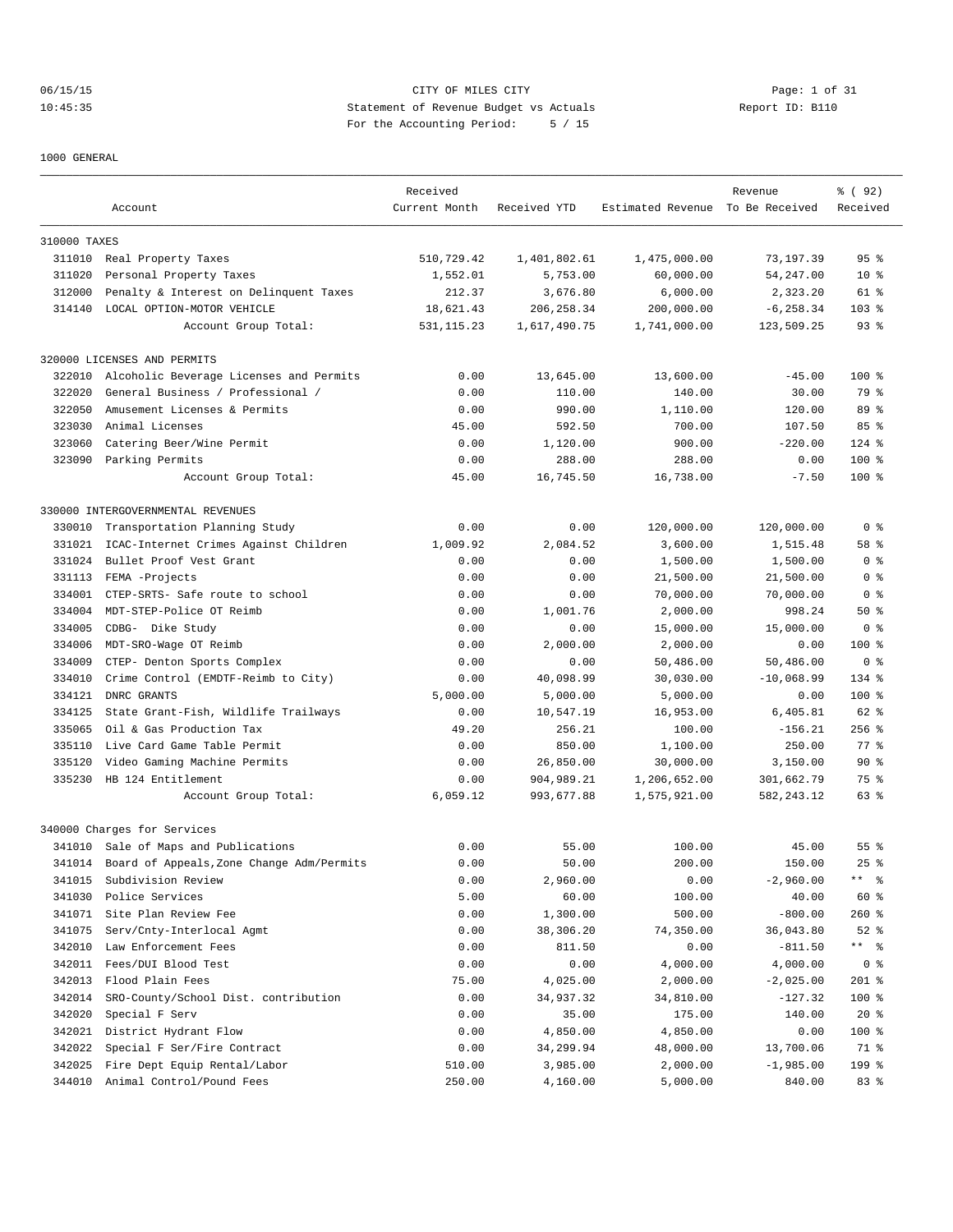# 06/15/15 CITY OF MILES CITY Page: 2 of 31 10:45:35 Statement of Revenue Budget vs Actuals Report ID: B110 For the Accounting Period: 5 / 15

### 1000 GENERAL

|        |                                     | Received      |                 |                   | Revenue        | % (92)                       |
|--------|-------------------------------------|---------------|-----------------|-------------------|----------------|------------------------------|
|        | Account                             | Current Month | Received YTD    | Estimated Revenue | To Be Received | Received                     |
| 346020 | Park Fees                           | 175.00        | 1,294.50        | 1,500.00          | 205.50         | 86 <sup>8</sup>              |
| 346030 | Swimming Pool Fees                  | 0.00          | 7,727.49        | 10,000.00         | 2,272.51       | $77*$                        |
|        | Account Group Total:                | 1,015.00      | 138,856.95      | 187,585.00        | 48,728.05      | 74 %                         |
|        | 350000 FINES AND FORFEITURES        |               |                 |                   |                |                              |
| 351030 | Fines/Surcharges/etc                | 19,192.50     | 168,704.16      | 180,000.00        | 11,295.84      | 94%                          |
| 351031 | Adm Fees (Court)                    | 1,969.00      | 9,944.00        | 25,000.00         | 15,056.00      | $40*$                        |
| 351035 | Animal Control Court Revenue        | 765.00        | 5,480.00        | 7,500.00          | 2,020.00       | 73%                          |
| 351036 | Restitution Collection Fees         | 0.00          | 58.60           | 0.00              | $-58.60$       | $***$ $ -$                   |
|        | Account Group Total:                | 21,926.50     | 184, 186. 76    | 212,500.00        | 28, 313. 24    | 87%                          |
|        | 360000 MISCELLANEOUS REVENUE        |               |                 |                   |                |                              |
| 361005 | MidRivers Franchise Fees            | 0.00          | 91,858.53       | 105,000.00        | 13, 141.47     | 87%                          |
| 361010 | Land Rental                         | 100.00        | 28,354.90       | 32,000.00         | 3,645.10       | 89 %                         |
| 361020 | Building Rentals                    | 1,349.99      | 14,849.89       | 16,100.00         | 1,250.11       | 92%                          |
| 362020 | MISC REVENUE                        | 0.00          | 5,092.00        | 4,000.00          | $-1,092.00$    | $127$ %                      |
| 365000 | Contributions and Donations         | 0.00          | 0.00            | 5,000.00          | 5,000.00       | 0 <sup>8</sup>               |
| 365011 | MCPDTasers                          | 0.00          | 0.00            | 20,000.00         | 20,000.00      | 0 <sup>8</sup>               |
| 365013 | Shop With A Cop                     | 0.00          | 8,536.00        | 0.00              | $-8,536.00$    | $\star$ $\star$<br>$\approx$ |
| 365014 | Denton Field Project/2015           | 155.71        | 255.71          | 0.00              | $-255.71$      | $\star$ $\star$<br>- 응       |
| 365015 | Florence Stacy Foundation           | 1,166.15      | 1,266.15        | 0.00              | $-1.266.15$    | $\star$ $\star$<br>$\approx$ |
| 366040 | Misc.-BHS                           | 0.00          | 0.00            | 800.00            | 800.00         | 0 <sup>8</sup>               |
| 366050 | Sale of Junk/Salvage-PD cars        | 0.00          | 0.00            | 1,000.00          | 1,000.00       | 0 <sub>8</sub>               |
|        | Account Group Total:                | 2,771.85      | 150, 213. 18    | 183,900.00        | 33,686.82      | $82$ $%$                     |
|        | 370000 INVESTMENT EARNINGS          |               |                 |                   |                |                              |
| 371010 | Investment Earnings                 | 0.00          | 1,572.70        | 1,600.00          | 27.30          | 98 <sup>8</sup>              |
|        | Account Group Total:                | 0.00          | 1,572.70        | 1,600.00          | 27.30          | 98 <sup>8</sup>              |
|        | 380000 OTHER FINANCING SOURCES      |               |                 |                   |                |                              |
|        | 383000 Interfund Operating Transfer | 1,300.88      | 392,963.52      | 548,759.00        | 155,795.48     | $72$ $%$                     |
|        | Account Group Total:                | 1,300.88      | 392,963.52      | 548,759.00        | 155,795.48     | $72$ $%$                     |
|        | Fund Total:                         | 564, 233.58   | 3, 495, 707. 24 | 4,468,003.00      | 972, 295.76    | 78 %                         |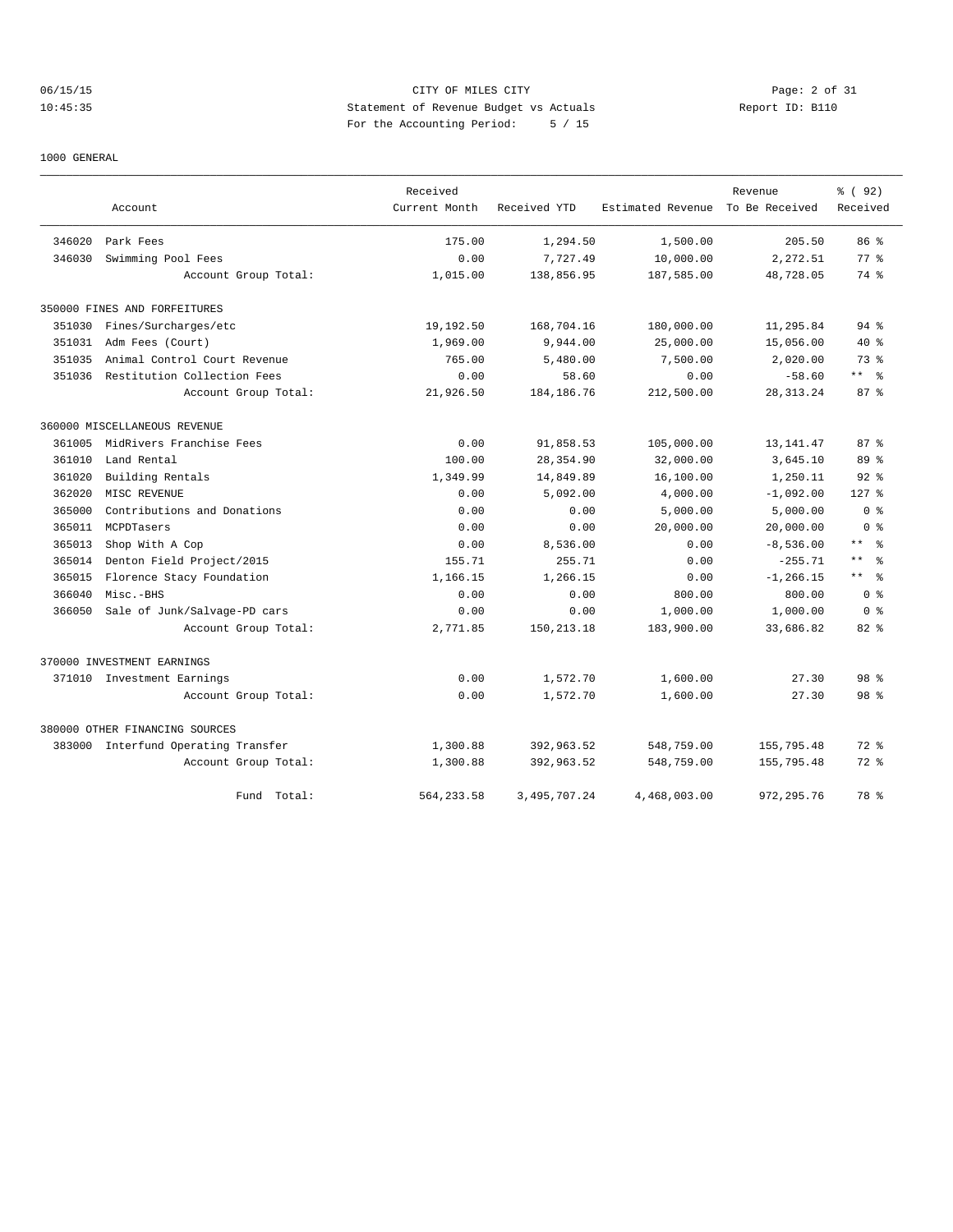# 06/15/15 CITY OF MILES CITY Page: 3 of 31 10:45:35 Statement of Revenue Budget vs Actuals Report ID: B110 For the Accounting Period: 5 / 15

# 2220 LIBRARY

|        |                                   | Received      |              |                   | Revenue        | % (92)              |
|--------|-----------------------------------|---------------|--------------|-------------------|----------------|---------------------|
|        | Account                           | Current Month | Received YTD | Estimated Revenue | To Be Received | Received            |
|        | 340000 Charges for Services       |               |              |                   |                |                     |
| 341075 | Serv/Cnty-Interlocal Agmt         | 39,023.75     | 39,023.75    | 39,023.00         | $-0.75$        | $100$ %             |
| 346070 | Library Fees                      | 316.95        | 2,799.00     | 4,000.00          | 1,201.00       | 70 %                |
| 346074 | Book Sales                        | 145.55        | 759.50       | 400.00            | $-359.50$      | $190$ %             |
|        | Account Group Total:              | 39,486.25     | 42,582.25    | 43, 423.00        | 840.75         | 98 %                |
|        | 360000 MISCELLANEOUS REVENUE      |               |              |                   |                |                     |
| 365035 | Donation-Library Board of Trustee | 0.00          | 5,684.96     | 0.00              | $-5,684.96$    | $***$ $\frac{6}{6}$ |
|        | Account Group Total:              | 0.00          | 5,684.96     | 0.00              | $-5,684.96$    | $***$ 8             |
|        | 380000 OTHER FINANCING SOURCES    |               |              |                   |                |                     |
| 383000 | Interfund Operating Transfer      | 23,978.25     | 263,760.75   | 287,739.00        | 23,978.25      | $92$ $%$            |
|        | Account Group Total:              | 23,978.25     | 263,760.75   | 287,739.00        | 23,978.25      | $92$ $%$            |
|        | Fund Total:                       | 63,464.50     | 312,027.96   | 331,162.00        | 19,134.04      | $94$ %              |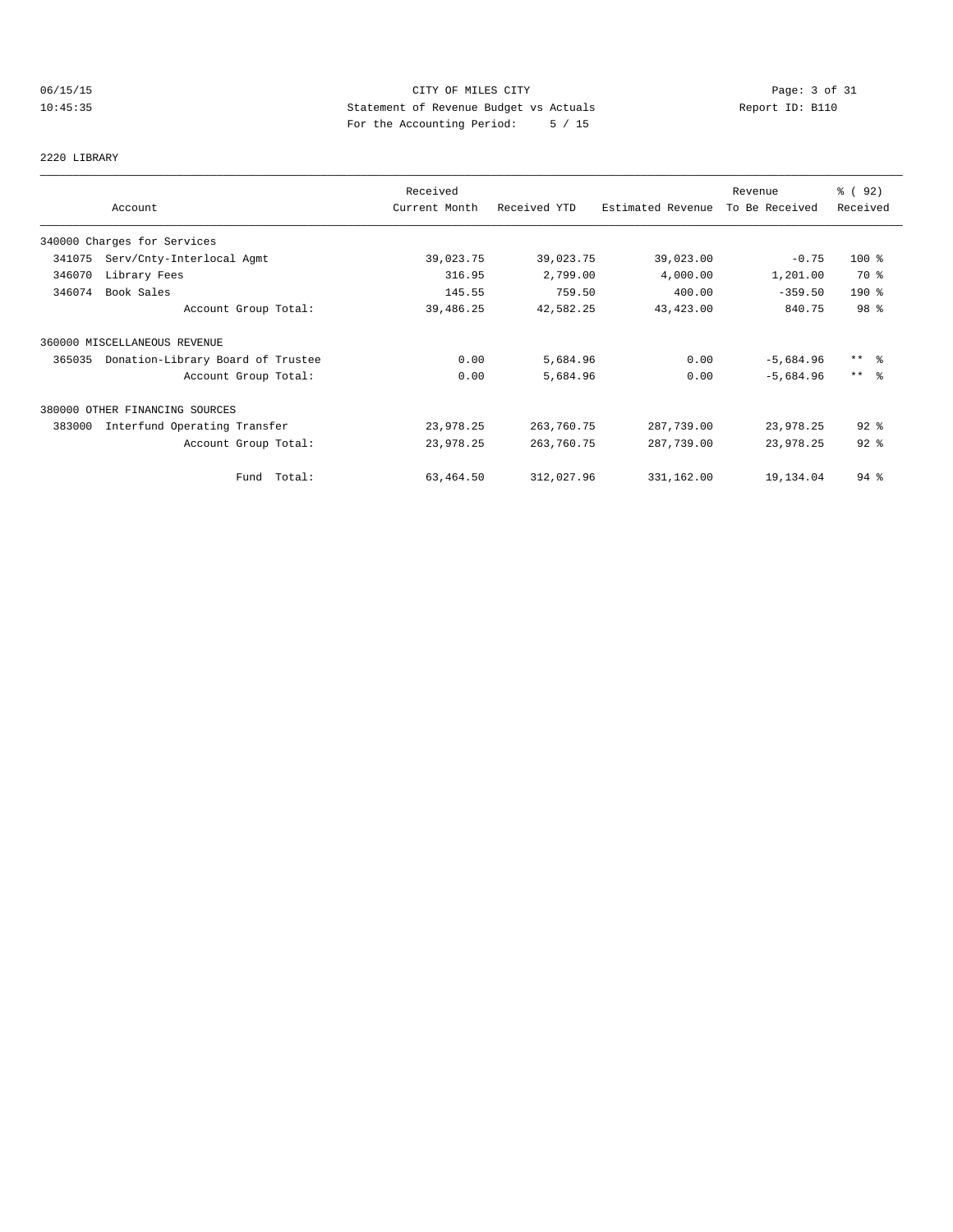# 06/15/15 CITY OF MILES CITY Page: 4 of 31 10:45:35 Statement of Revenue Budget vs Actuals Report ID: B110 For the Accounting Period: 5 / 15

### 2260 EMERGENCY DISASTER

|              | Account                                | Received<br>Current Month | Received YTD | Estimated Revenue To Be Received | Revenue  | % ( 92 )<br>Received |
|--------------|----------------------------------------|---------------------------|--------------|----------------------------------|----------|----------------------|
| 310000 TAXES |                                        |                           |              |                                  |          |                      |
| 311010       | Real Property Taxes                    | 0.00                      | 0.43         | 0.00                             | $-0.43$  | $***$ $\frac{6}{2}$  |
| 312000       | Penalty & Interest on Delinquent Taxes | 2.02                      | 35.01        | 0.00                             | $-35.01$ | $***$ $\frac{6}{2}$  |
|              | Account Group Total:                   | 2.02                      | 35.44        | 0.00                             | $-35.44$ | $***$ $\frac{6}{6}$  |
|              | Fund Total:                            | 2.02                      | 35.44        | 0.00                             | $-35.44$ | $***$ 8              |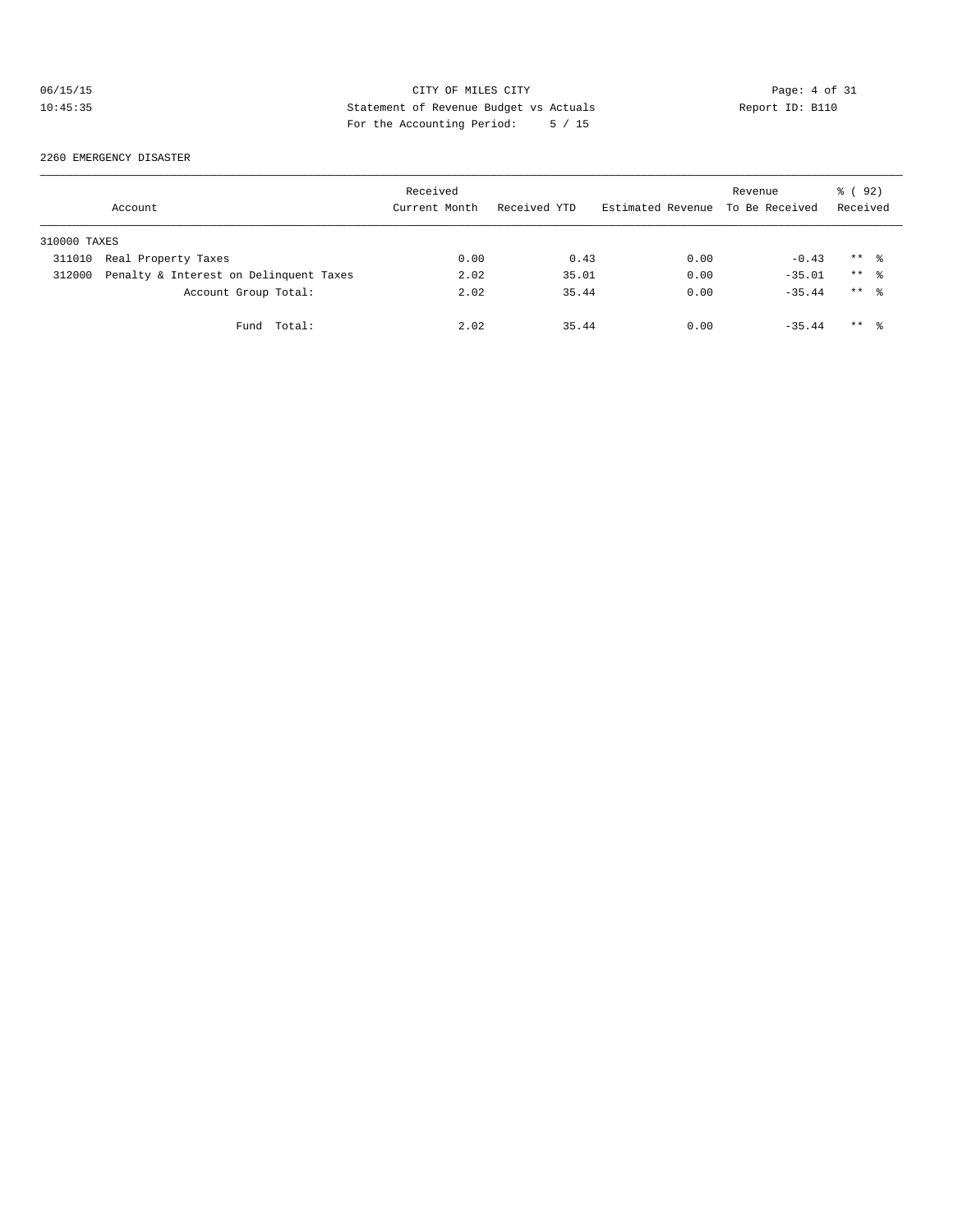# 06/15/15 CITY OF MILES CITY Page: 5 of 31 10:45:35 Statement of Revenue Budget vs Actuals Report ID: B110 For the Accounting Period: 5 / 15

### 2270 Health

|                                        | Received      |              |                   | Revenue        | % ( 92 )  |
|----------------------------------------|---------------|--------------|-------------------|----------------|-----------|
| Account                                | Current Month | Received YTD | Estimated Revenue | To Be Received | Received  |
| 340000 Charges for Services            |               |              |                   |                |           |
| 344030<br>Health Inspection Fees       | 476.50        | 24,407.50    | 15,000.00         | $-9,407.50$    | $163$ %   |
| Account Group Total:                   | 476.50        | 24,407.50    | 15,000.00         | $-9,407.50$    | $163$ $%$ |
| 360000 MISCELLANEOUS REVENUE           |               |              |                   |                |           |
| 362020<br>MISC REVENUE                 | 0.00          | 127.68       | 0.00              | $-127.68$      | $***$ %   |
| Account Group Total:                   | 0.00          | 127.68       | 0.00              | $-127.68$      | $***$ %   |
| 380000 OTHER FINANCING SOURCES         |               |              |                   |                |           |
| 383000<br>Interfund Operating Transfer | 0.00          | 30,000.00    | 30,000.00         | 0.00           | $100*$    |
| Account Group Total:                   | 0.00          | 30,000.00    | 30,000.00         | 0.00           | $100*$    |
| Total:<br>Fund                         | 476.50        | 54, 535. 18  | 45,000.00         | $-9,535.18$    | $121$ %   |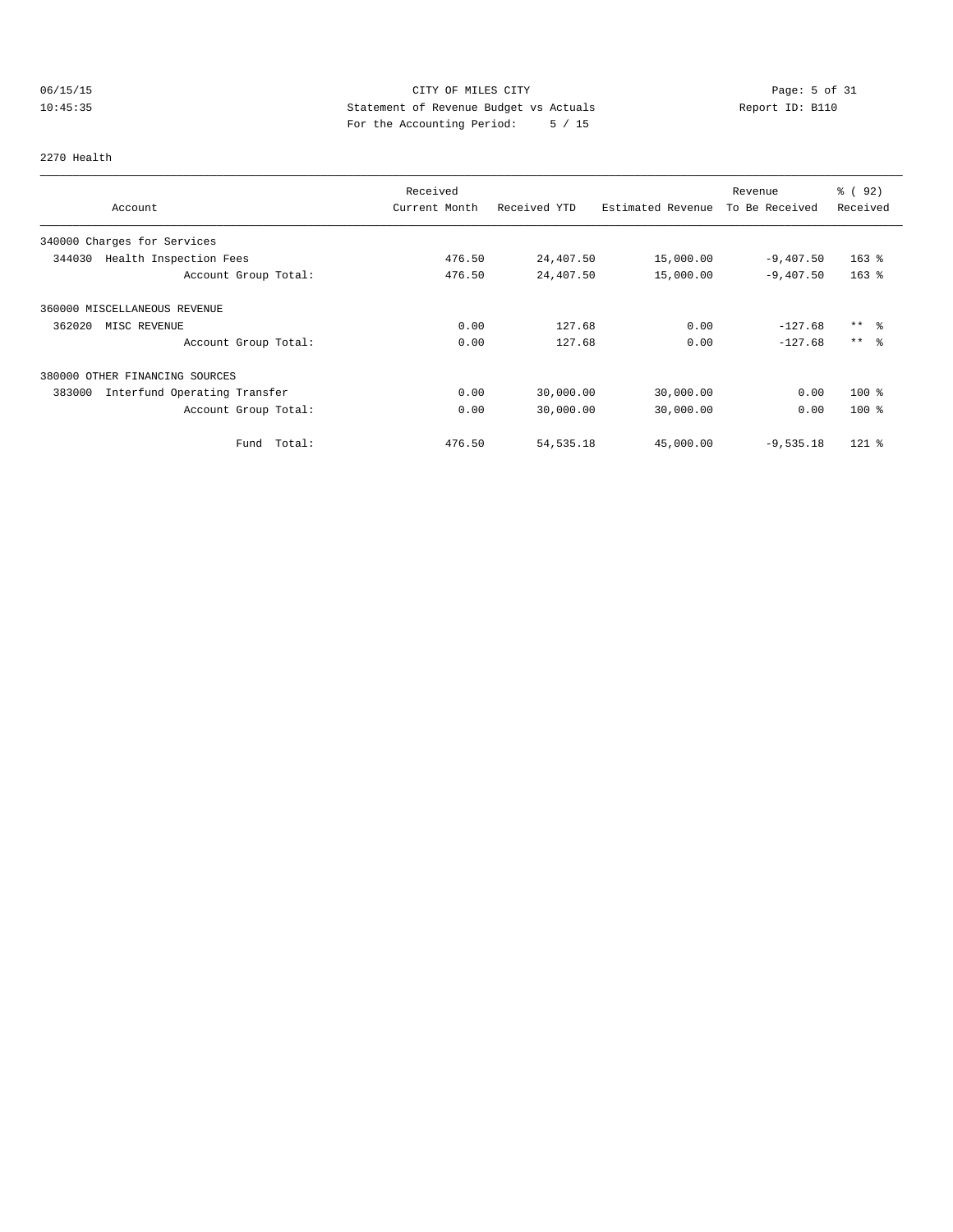# 06/15/15 CITY OF MILES CITY Page: 6 of 31 10:45:35 Statement of Revenue Budget vs Actuals Report ID: B110 For the Accounting Period: 5 / 15

2350 Local Government/Study Commission

|              | Account                 | Received<br>Current Month | Received YTD | Estimated Revenue | Revenue<br>To Be Received | % (92)<br>Received |
|--------------|-------------------------|---------------------------|--------------|-------------------|---------------------------|--------------------|
| 310000 TAXES |                         |                           |              |                   |                           |                    |
| 311010       | Real Property Taxes     | 2,455.98                  | 6,568.61     | 14,142.00         | 7,573.39                  | $46$ %             |
| 311020       | Personal Property Taxes | 6.78                      | 6.78         | 0.00              | $-6.78$                   | $***$ %            |
|              | Account Group Total:    | 2,462.76                  | 6,575.39     | 14,142.00         | 7,566.61                  | $46$ %             |
|              | Fund Total:             | 2,462.76                  | 6,575.39     | 14,142.00         | 7,566.61                  | $46$ %             |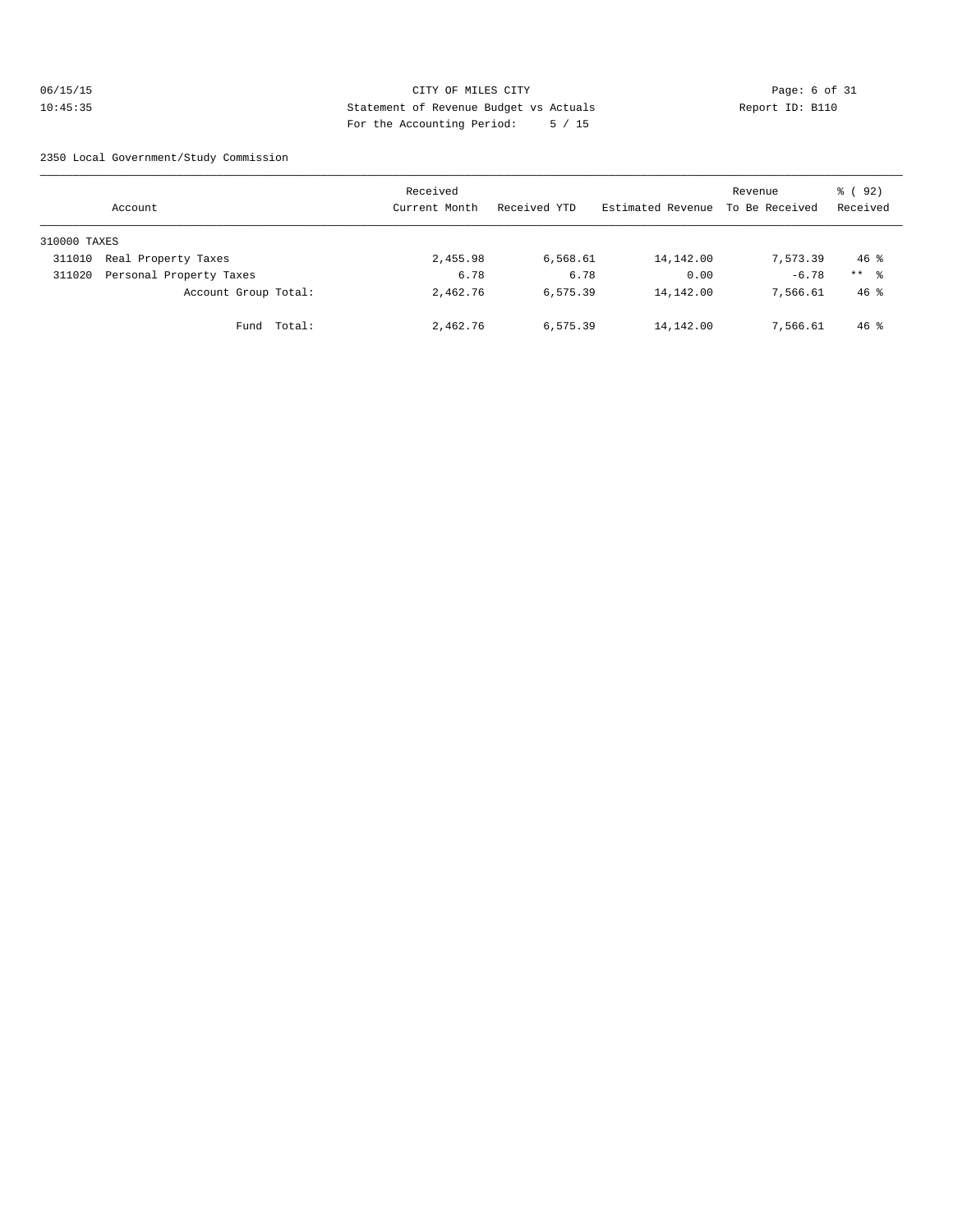# 06/15/15 CITY OF MILES CITY Page: 7 of 31<br>10:45:35 Statement of Revenue Budget vs Actuals Report ID: B110<br>10:45:35 Statement of Revenue Budget vs Actuals 10:45:35 Statement of Revenue Budget vs Actuals Report ID: B110 For the Accounting Period: 5 / 15

2372 Permissive Medical Levy

|              | Account                                | Received<br>Current Month | Received YTD | Estimated Revenue | Revenue<br>To Be Received | 8 (92)<br>Received |
|--------------|----------------------------------------|---------------------------|--------------|-------------------|---------------------------|--------------------|
| 310000 TAXES |                                        |                           |              |                   |                           |                    |
| 311010       | Real Property Taxes                    | 56,035.63                 | 153, 413. 77 | 162,064.00        | 8,650.23                  | 95 <sup>°</sup>    |
| 311020       | Personal Property Taxes                | 168.76                    | 584.72       | 0.00              | $-584.72$                 | $***$ %            |
| 312000       | Penalty & Interest on Delinquent Taxes | 7.08                      | 122.63       | 0.00              | $-122.63$                 | $***$ $ -$         |
|              | Account Group Total:                   | 56, 211.47                | 154, 121. 12 | 162,064.00        | 7.942.88                  | 95 <sup>8</sup>    |
|              | Total:<br>Fund                         | 56, 211.47                | 154, 121. 12 | 162,064.00        | 7.942.88                  | 95 <sup>°</sup>    |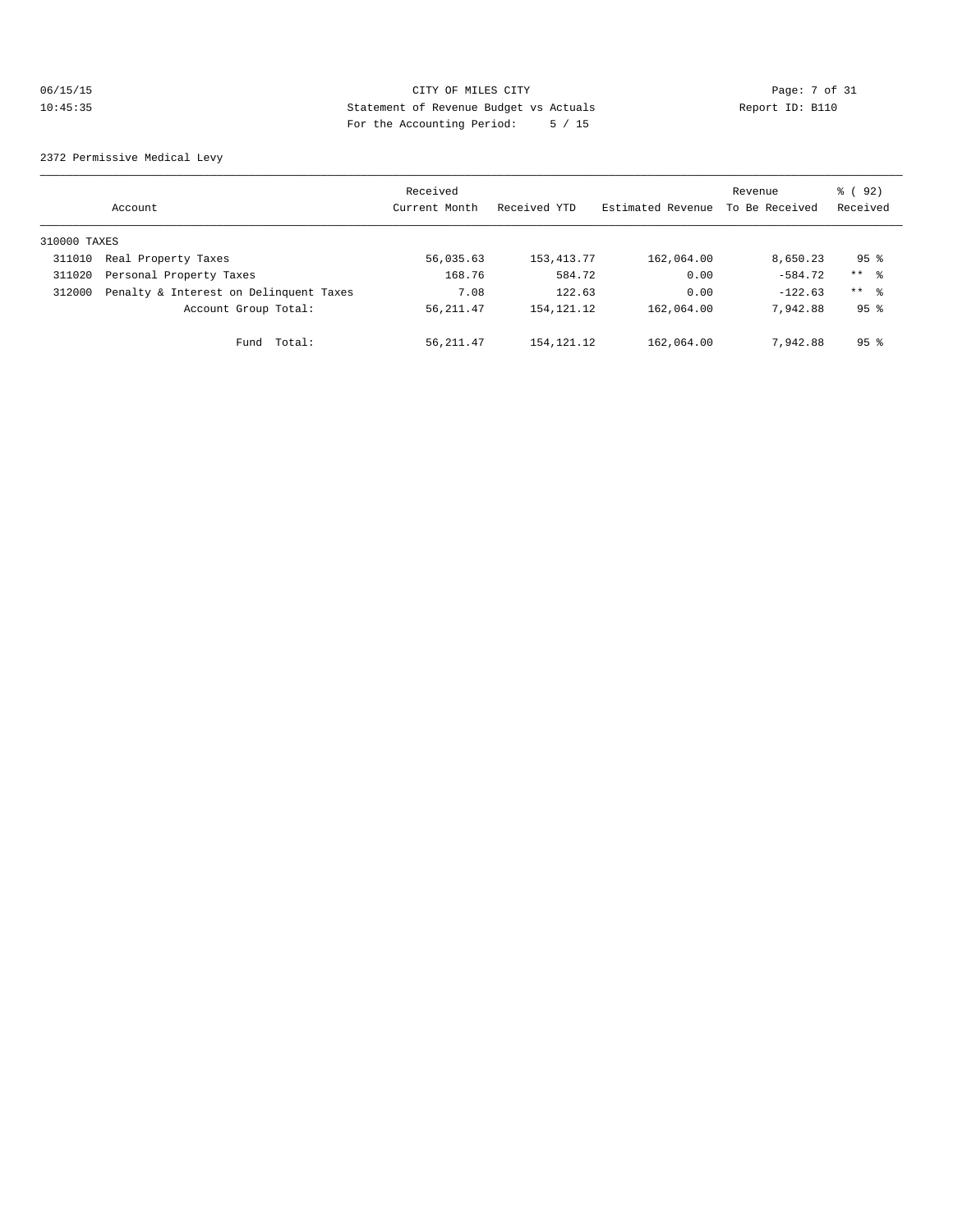# 06/15/15 CITY OF MILES CITY Page: 8 of 31 10:45:35 Statement of Revenue Budget vs Actuals Report ID: B110 For the Accounting Period: 5 / 15

### 2394 BUILDING CODE ENFORCEMENT

| Account                              | Received<br>Current Month | Received YTD | Estimated Revenue | Revenue<br>To Be Received | 8 (92)<br>Received |
|--------------------------------------|---------------------------|--------------|-------------------|---------------------------|--------------------|
| 320000 LICENSES AND PERMITS          |                           |              |                   |                           |                    |
| Building & Related Permits<br>323010 | 5,034.85                  | 57,338.66    | 75,000.00         | 17,661.34                 | 76 %               |
| Account Group Total:                 | 5,034.85                  | 57,338.66    | 75,000.00         | 17,661.34                 | 76 %               |
| Fund Total:                          | 5,034.85                  | 57,338.66    | 75,000.00         | 17,661.34                 | 76 %               |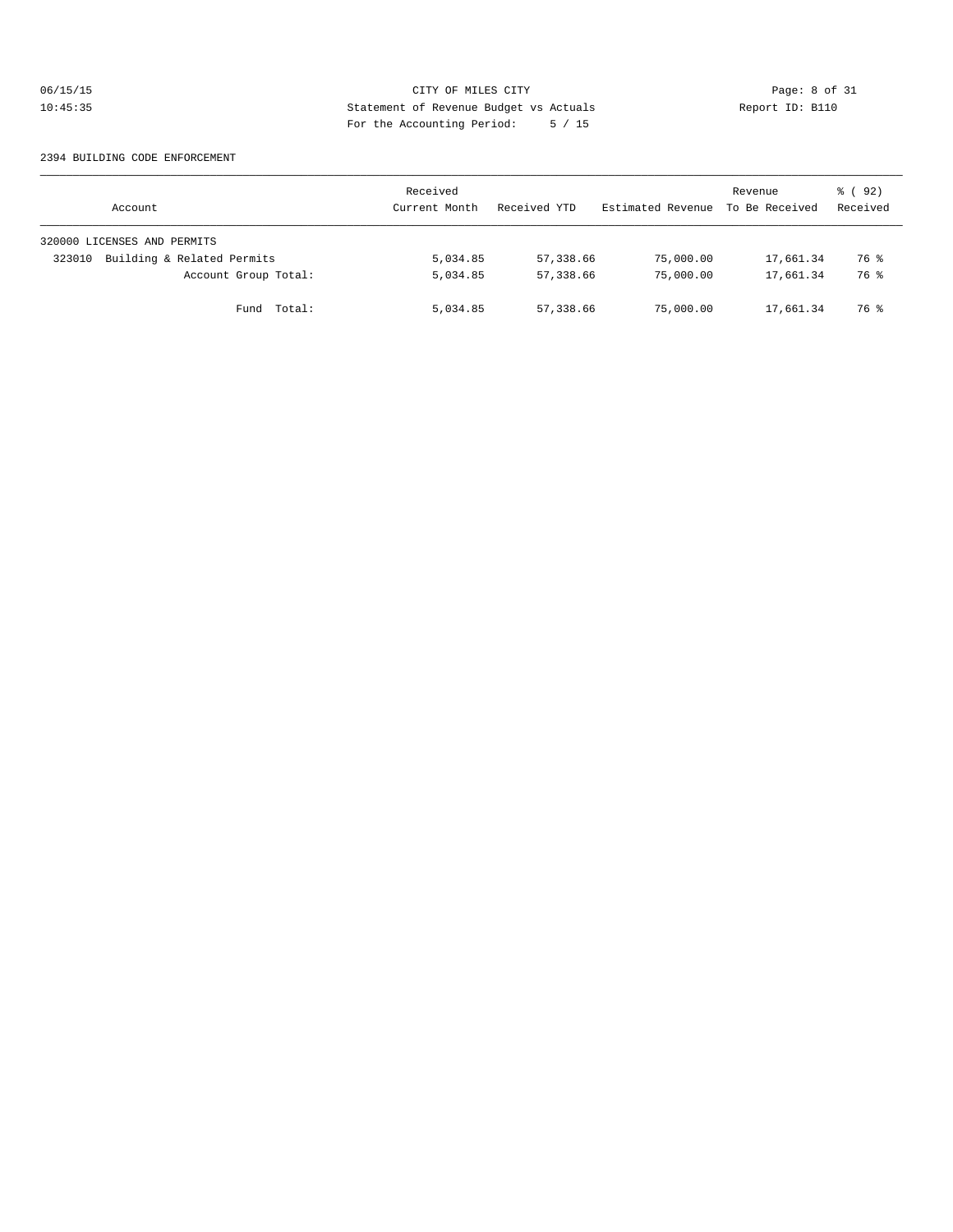# 06/15/15 CITY OF MILES CITY Page: 9 of 31<br>10:45:35 Statement of Revenue Budget vs Actuals Report ID: B110<br>2014 Page: the National Page of Actual Page: 10:45:35 10:45:35 Statement of Revenue Budget vs Actuals Report ID: B110 For the Accounting Period: 5 / 15

2400 LTG M D#165-(Gen City)

|        |                                          | Received      |              |                   | Revenue        | % ( 92 )        |
|--------|------------------------------------------|---------------|--------------|-------------------|----------------|-----------------|
|        | Account                                  | Current Month | Received YTD | Estimated Revenue | To Be Received | Received        |
|        | 360000 MISCELLANEOUS REVENUE             |               |              |                   |                |                 |
| 363010 | Maintenance Assessments                  | 49,229.82     | 159,958.32   | 161,468.00        | 1,509.68       | 99 %            |
| 363040 | Penalty & Interest on Deling Assessments | 40.53         | 635.95       | 500.00            | $-135.95$      | $127$ %         |
|        | Account Group Total:                     | 49,270.35     | 160,594.27   | 161,968.00        | 1,373.73       | 99 <sup>°</sup> |
|        | 370000 INVESTMENT EARNINGS               |               |              |                   |                |                 |
| 371010 | Investment Earnings                      | 0.00          | 67.29        | 100.00            | 32.71          | 67 %            |
|        | Account Group Total:                     | 0.00          | 67.29        | 100.00            | 32.71          | 67 %            |
|        | Total:<br>Fund                           | 49,270.35     | 160,661.56   | 162,068.00        | 1,406.44       | 99 <sup>8</sup> |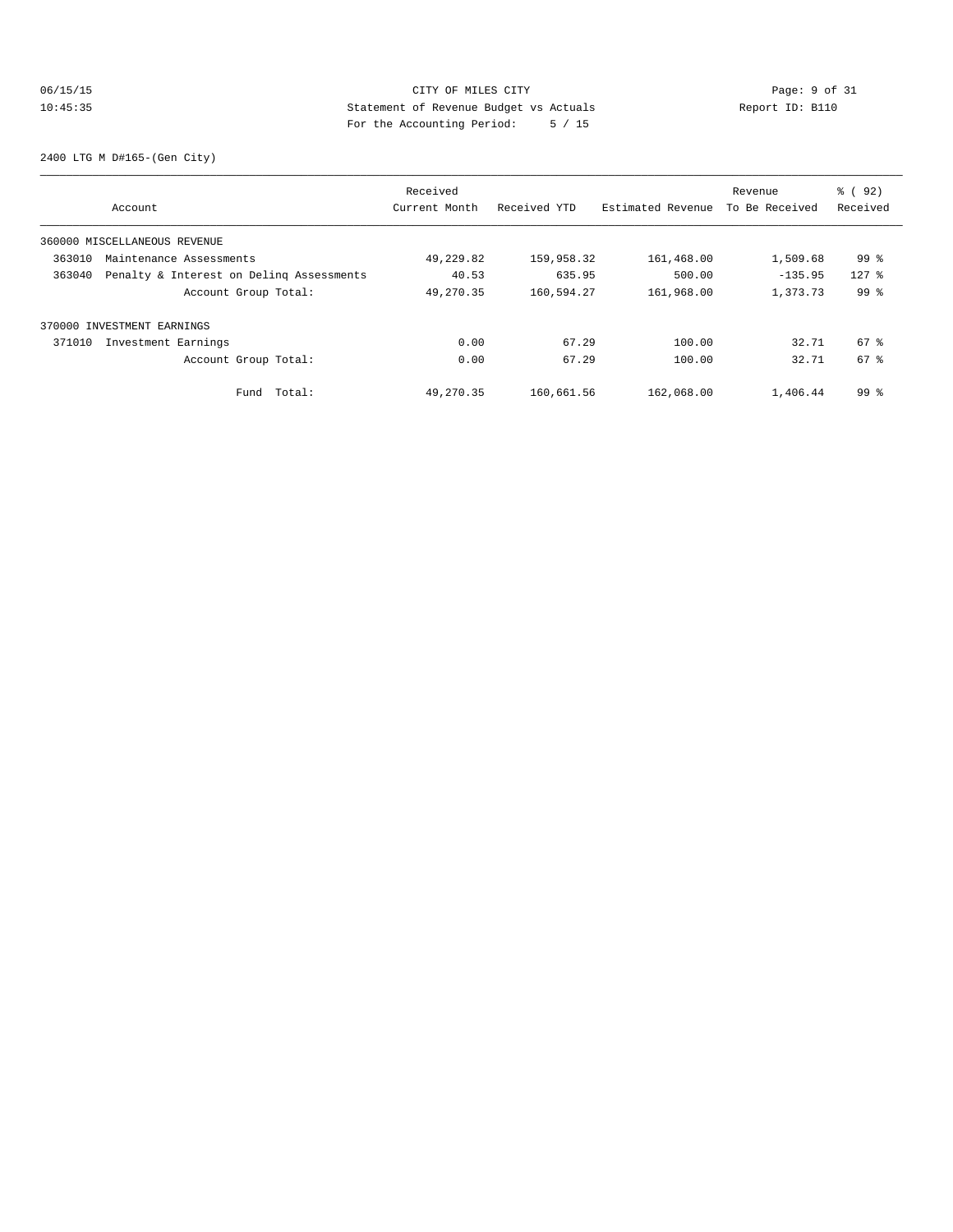# 06/15/15 Page: 10 of 31 10:45:35 Statement of Revenue Budget vs Actuals Report ID: B110 For the Accounting Period: 5 / 15

2420 LTG M D#167-(MilesAddn Etc)

|                                                    |        | Received      |              |                   | Revenue        | % ( 92 )        |
|----------------------------------------------------|--------|---------------|--------------|-------------------|----------------|-----------------|
| Account                                            |        | Current Month | Received YTD | Estimated Revenue | To Be Received | Received        |
| 360000 MISCELLANEOUS REVENUE                       |        |               |              |                   |                |                 |
| 363010<br>Maintenance Assessments                  |        | 10,779.16     | 32,629.20    | 32,570.00         | $-59.20$       | $100*$          |
| Penalty & Interest on Deling Assessments<br>363040 |        | 4.84          | 133.14       | 100.00            | $-33.14$       | $133$ $%$       |
| Account Group Total:                               |        | 10,784.00     | 32,762.34    | 32,670.00         | $-92.34$       | $100$ %         |
| 370000 INVESTMENT EARNINGS                         |        |               |              |                   |                |                 |
| 371010<br>Investment Earnings                      |        | 0.00          | 12.57        | 0.00              | $-12.57$       | $***$ %         |
| Account Group Total:                               |        | 0.00          | 12.57        | 0.00              | $-12.57$       | $***$ $\approx$ |
| Fund                                               | Total: | 10,784.00     | 32,774.91    | 32,670.00         | $-104.91$      | $100*$          |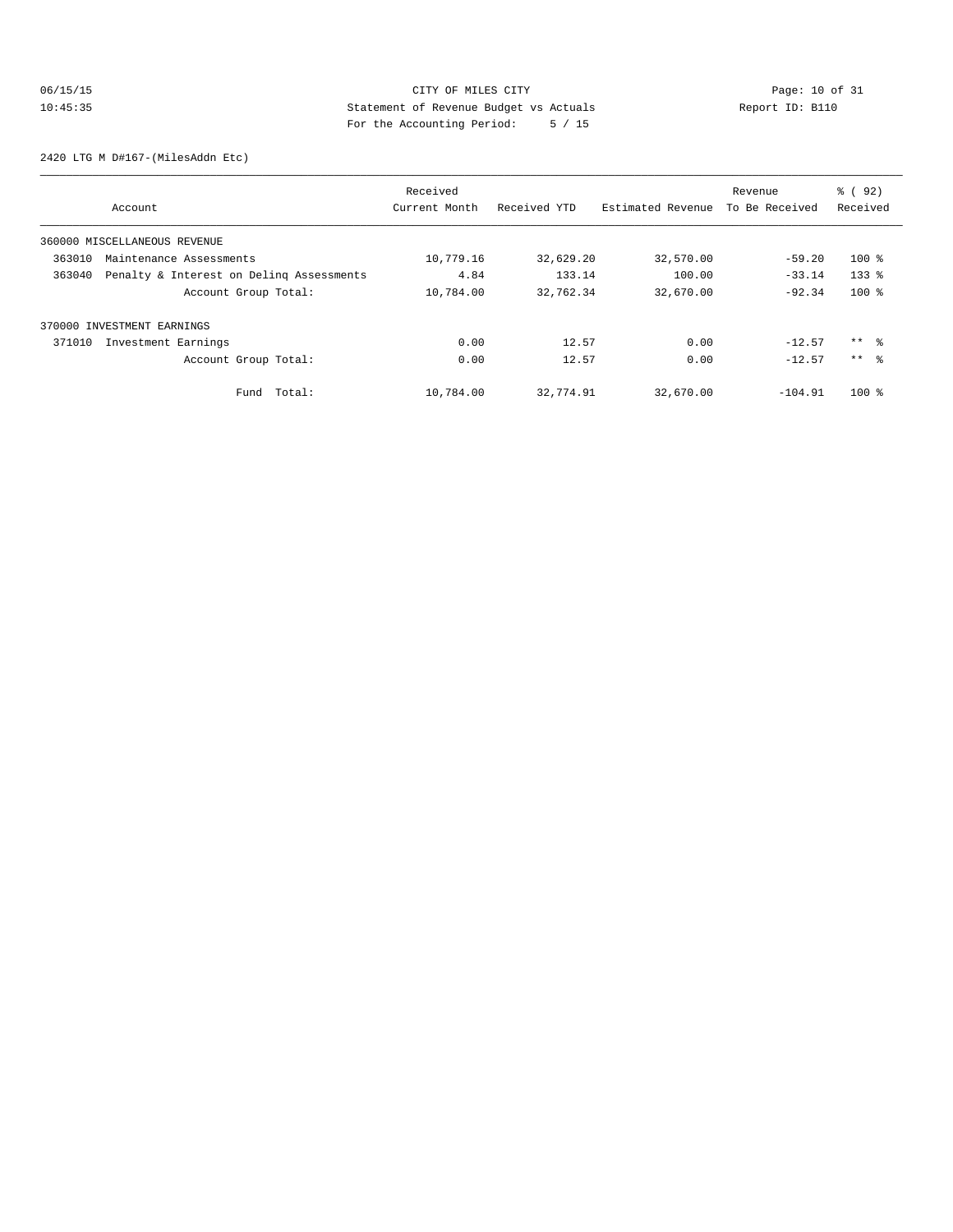# 06/15/15 CITY OF MILES CITY CHE CITY Page: 11 of 31<br>10:45:35 Statement of Revenue Budget vs Actuals Report ID: B110<br>10:45:35 Statement of Revenue Budget vs Actuals 10:45:35 Statement of Revenue Budget vs Actuals Report ID: B110 For the Accounting Period: 5 / 15

2430 LTG M D#171-(Balsam Est)

|        |                                          | Received      |              |                   | Revenue        | % ( 92 )        |
|--------|------------------------------------------|---------------|--------------|-------------------|----------------|-----------------|
|        | Account                                  | Current Month | Received YTD | Estimated Revenue | To Be Received | Received        |
|        | 360000 MISCELLANEOUS REVENUE             |               |              |                   |                |                 |
| 363010 | Maintenance Assessments                  | 1,597.50      | 4,013.18     | 4,034.00          | 20.82          | 99 %            |
| 363040 | Penalty & Interest on Deling Assessments | 0.72          | 5.47         | 0.00              | $-5.47$        | $***$ %         |
|        | Account Group Total:                     | 1,598.22      | 4,018.65     | 4,034.00          | 15.35          | $100$ %         |
|        | 370000 INVESTMENT EARNINGS               |               |              |                   |                |                 |
| 371010 | Investment Earnings                      | 0.00          | 1.41         | 0.00              | $-1.41$        | $***$ %         |
|        | Account Group Total:                     | 0.00          | 1.41         | 0.00              | $-1.41$        | $***$ $\approx$ |
|        | Total:<br>Fund                           | 1,598.22      | 4,020.06     | 4,034.00          | 13.94          | $100$ %         |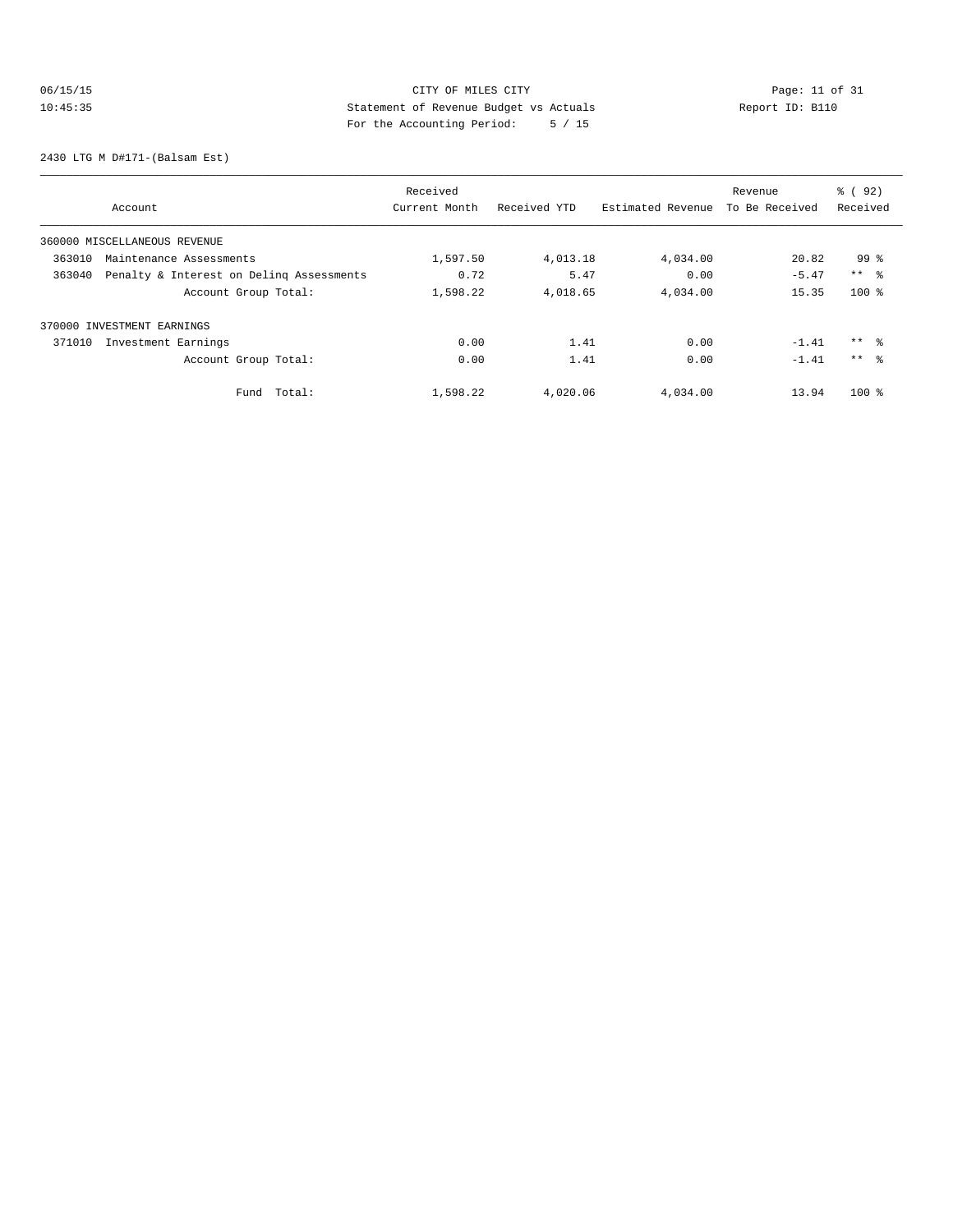# 06/15/15 Page: 12 of 31 10:45:35 Statement of Revenue Budget vs Actuals Report ID: B110 For the Accounting Period: 5 / 15

2440 LTG M D#172-(Main Str)

|        |                                          | Received      |              |                   | Revenue        | % ( 92 )        |
|--------|------------------------------------------|---------------|--------------|-------------------|----------------|-----------------|
|        | Account                                  | Current Month | Received YTD | Estimated Revenue | To Be Received | Received        |
|        | 360000 MISCELLANEOUS REVENUE             |               |              |                   |                |                 |
| 363010 | Maintenance Assessments                  | 6,845.57      | 19,658.39    | 19,730.00         | 71.61          | $100*$          |
| 363040 | Penalty & Interest on Deling Assessments | 3.07          | 39.28        | 100.00            | 60.72          | 39 <sup>8</sup> |
|        | Account Group Total:                     | 6,848.64      | 19,697.67    | 19,830.00         | 132.33         | 99 <sup>8</sup> |
|        | 370000 INVESTMENT EARNINGS               |               |              |                   |                |                 |
| 371010 | Investment Earnings                      | 0.00          | 6.39         | 50.00             | 43.61          | $13*$           |
|        | Account Group Total:                     | 0.00          | 6.39         | 50.00             | 43.61          | $13*$           |
|        | Total:<br>Fund                           | 6,848.64      | 19,704.06    | 19,880.00         | 175.94         | 99 <sup>8</sup> |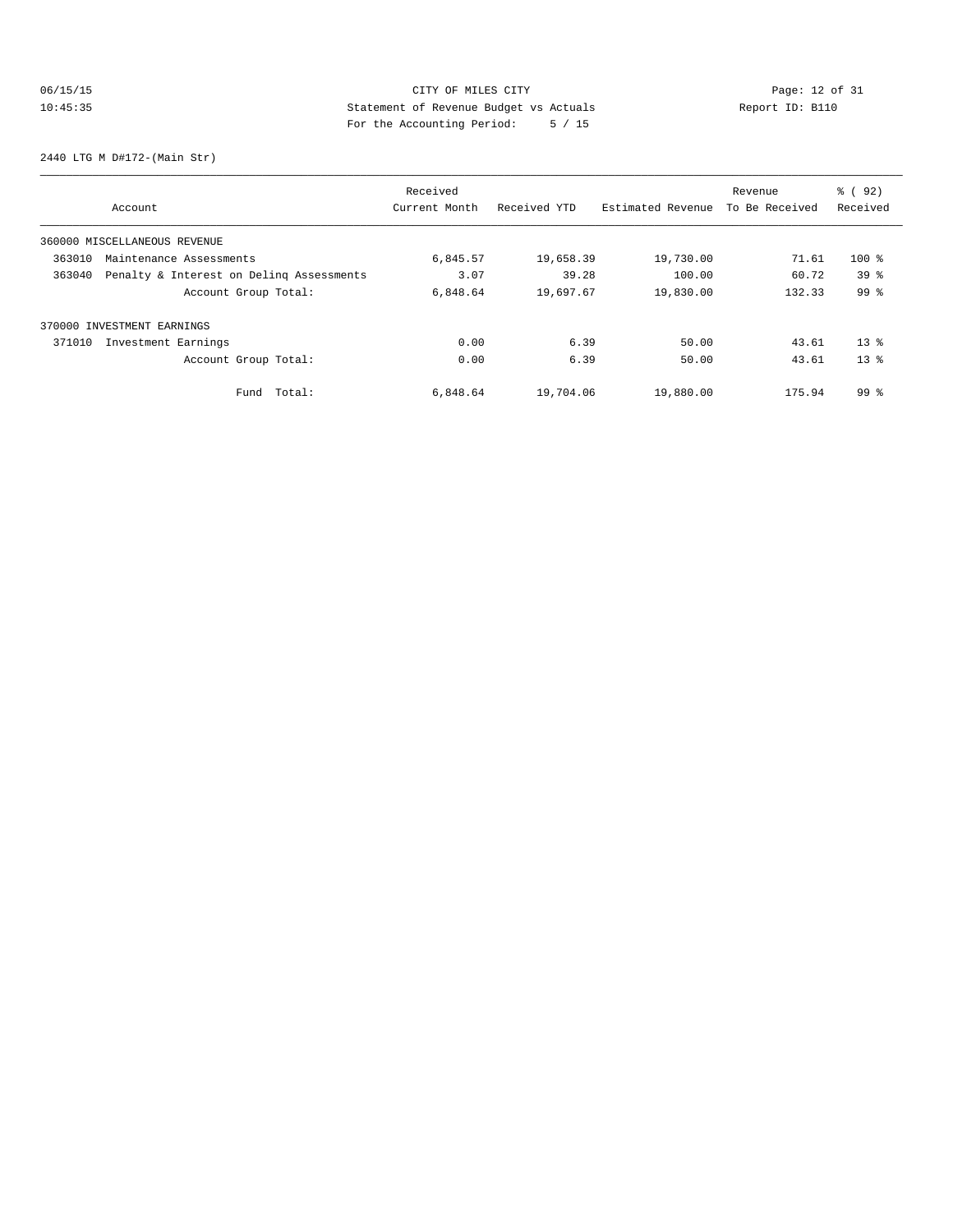# 06/15/15 Page: 13 of 31 10:45:35 Statement of Revenue Budget vs Actuals Report ID: B110 For the Accounting Period: 5 / 15

2450 LTG M D#195-(SG-Trico)

|        |                                          | Received      |              |                   | Revenue        | % ( 92 )        |
|--------|------------------------------------------|---------------|--------------|-------------------|----------------|-----------------|
|        | Account                                  | Current Month | Received YTD | Estimated Revenue | To Be Received | Received        |
|        | 360000 MISCELLANEOUS REVENUE             |               |              |                   |                |                 |
| 363010 | Maintenance Assessments                  | 2,679.63      | 7,171.27     | 6,498.00          | $-673.27$      | $110*$          |
| 363040 | Penalty & Interest on Deling Assessments | 1.20          | 107.19       | 0.00              | $-107.19$      | $***$ %         |
|        | Account Group Total:                     | 2,680.83      | 7.278.46     | 6.498.00          | $-780.46$      | $112*$          |
|        | 370000 INVESTMENT EARNINGS               |               |              |                   |                |                 |
| 371010 | Investment Earnings                      | 0.00          | 1.91         | 0.00              | $-1.91$        | ** %            |
|        | Account Group Total:                     | 0.00          | 1.91         | 0.00              | $-1.91$        | $***$ $\approx$ |
|        | Total:<br>Fund                           | 2,680.83      | 7,280.37     | 6,498.00          | $-782.37$      | $112*$          |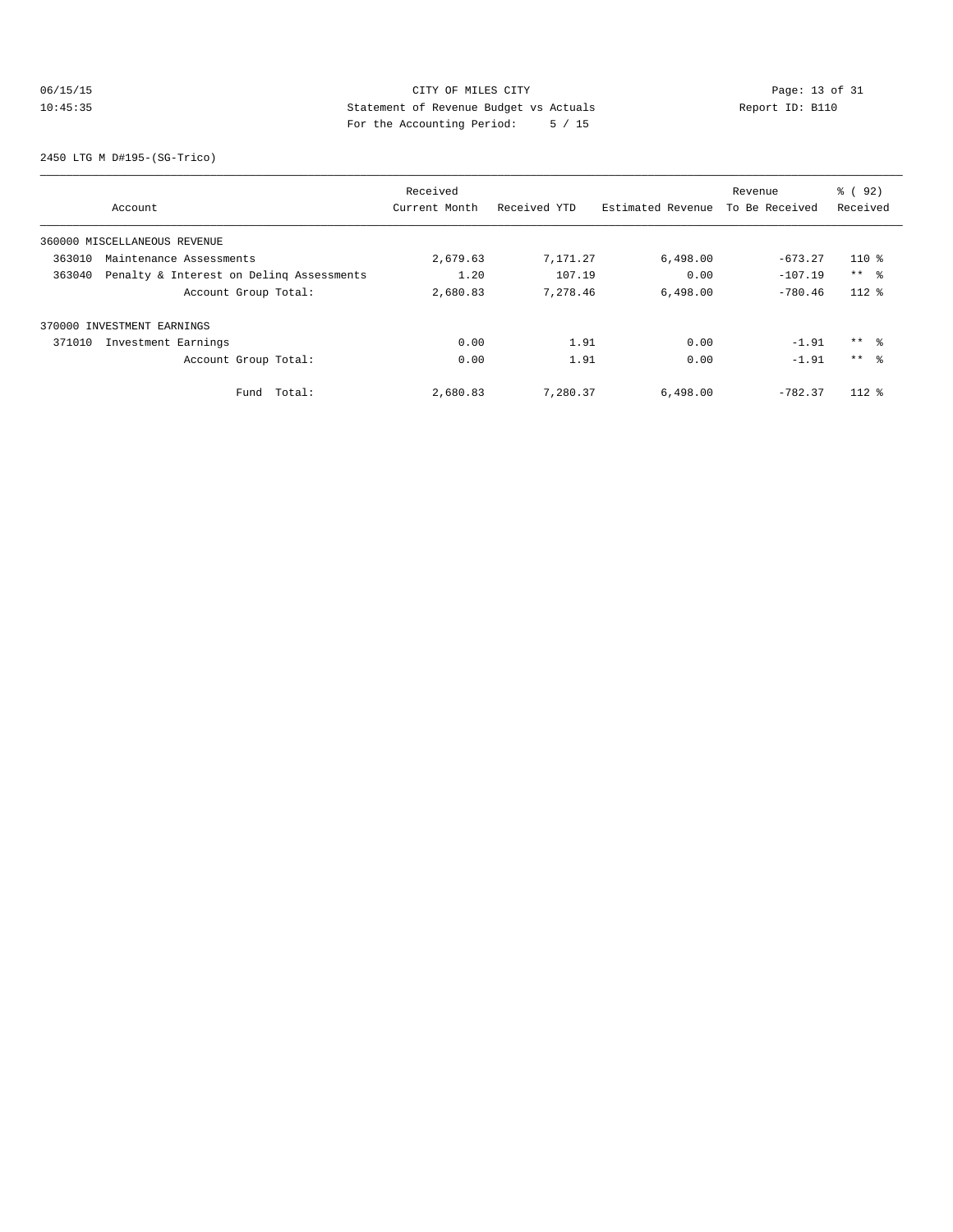# 06/15/15 Page: 14 of 31 10:45:35 Statement of Revenue Budget vs Actuals Report ID: B110 For the Accounting Period: 5 / 15

2470 LTG M D#202-(SG-MDU&NV)

|        |                                          | Received      |              |                   | Revenue        | % ( 92)         |
|--------|------------------------------------------|---------------|--------------|-------------------|----------------|-----------------|
|        | Account                                  | Current Month | Received YTD | Estimated Revenue | To Be Received | Received        |
|        | 360000 MISCELLANEOUS REVENUE             |               |              |                   |                |                 |
| 363010 | Maintenance Assessments                  | 2,660.22      | 7,586.24     | 7,736.00          | 149.76         | 98 %            |
| 363040 | Penalty & Interest on Deling Assessments | 1.19          | 13.61        | 10.00             | $-3.61$        | $136$ %         |
|        | Account Group Total:                     | 2,661.41      | 7,599.85     | 7,746.00          | 146.15         | 98 %            |
|        | 370000 INVESTMENT EARNINGS               |               |              |                   |                |                 |
| 371010 | Investment Earnings                      | 0.00          | 3.00         | 0.00              | $-3.00$        | $***$ $ -$      |
|        | Account Group Total:                     | 0.00          | 3.00         | 0.00              | $-3.00$        | $***$ $\approx$ |
|        | Fund Total:                              | 2,661.41      | 7,602.85     | 7.746.00          | 143.15         | 98 <sup>8</sup> |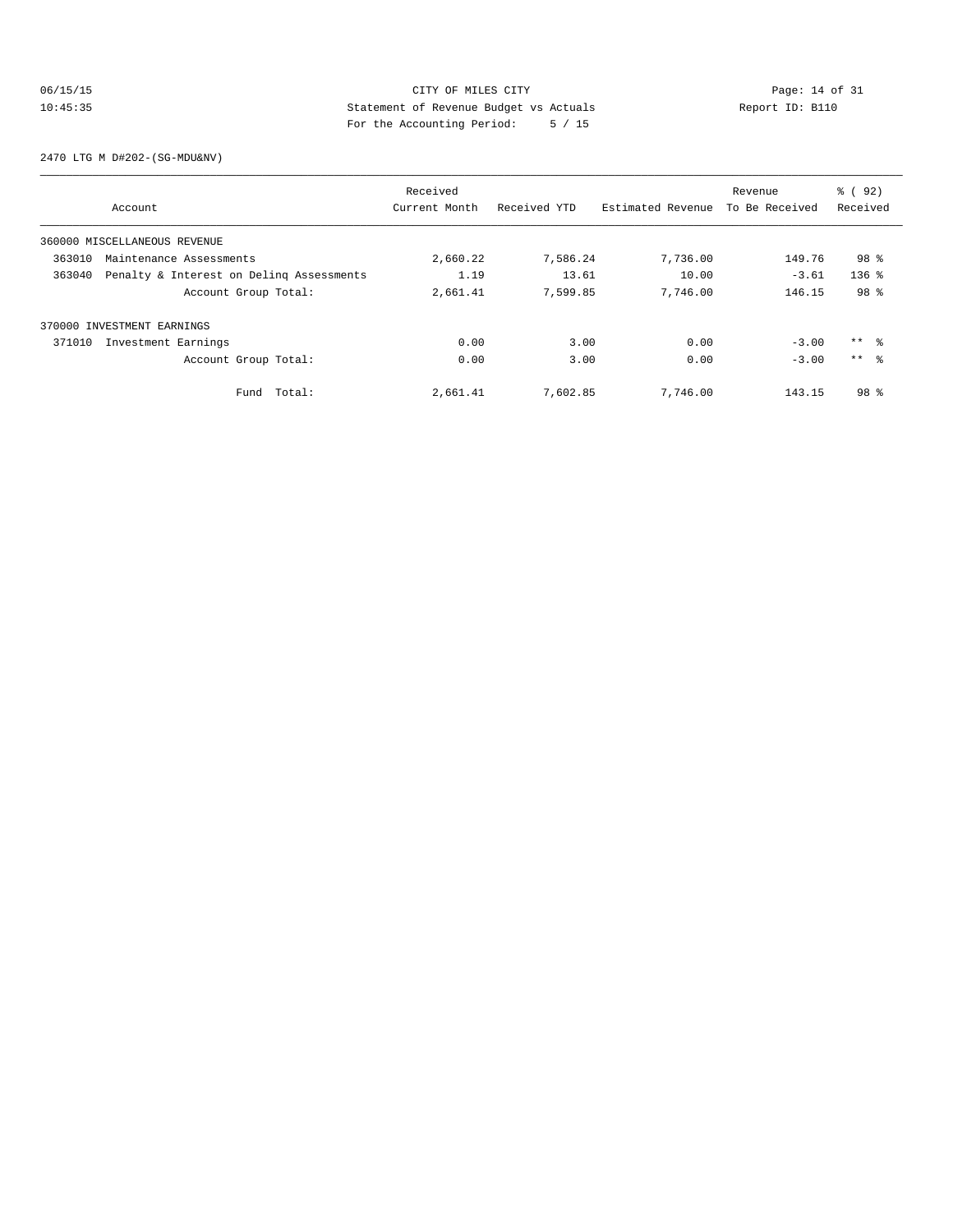# 06/15/15 CITY OF MILES CITY<br>10:45:35 CITY OF MILES CITY<br>2014-15:35 CITY Deport ID: B110 10:45:35 Statement of Revenue Budget vs Actuals Report ID: B110 For the Accounting Period: 5 / 15

2480 LTG M M#173-(Milestown Estates)

|        |                                          | Received      |              |                   | Revenue        | % ( 92)         |
|--------|------------------------------------------|---------------|--------------|-------------------|----------------|-----------------|
|        | Account                                  | Current Month | Received YTD | Estimated Revenue | To Be Received | Received        |
|        | 360000 MISCELLANEOUS REVENUE             |               |              |                   |                |                 |
| 363010 | Maintenance Assessments                  | 267.48        | 1,612.07     | 1,678.00          | 65.93          | 96 <sup>8</sup> |
| 363040 | Penalty & Interest on Deling Assessments | 0.12          | 3.93         | 0.00              | $-3.93$        | $***$ $ -$      |
|        | Account Group Total:                     | 267.60        | 1,616.00     | 1,678.00          | 62.00          | 96 <sup>8</sup> |
|        | 370000 INVESTMENT EARNINGS               |               |              |                   |                |                 |
| 371010 | Investment Earnings                      | 0.00          | 1.84         | 0.00              | $-1.84$        | $***$ $\approx$ |
|        | Account Group Total:                     | 0.00          | 1.84         | 0.00              | $-1.84$        | $***$ 8         |
|        | Total:<br>Fund                           | 267.60        | 1,617.84     | 1,678.00          | 60.16          | 96 <sup>8</sup> |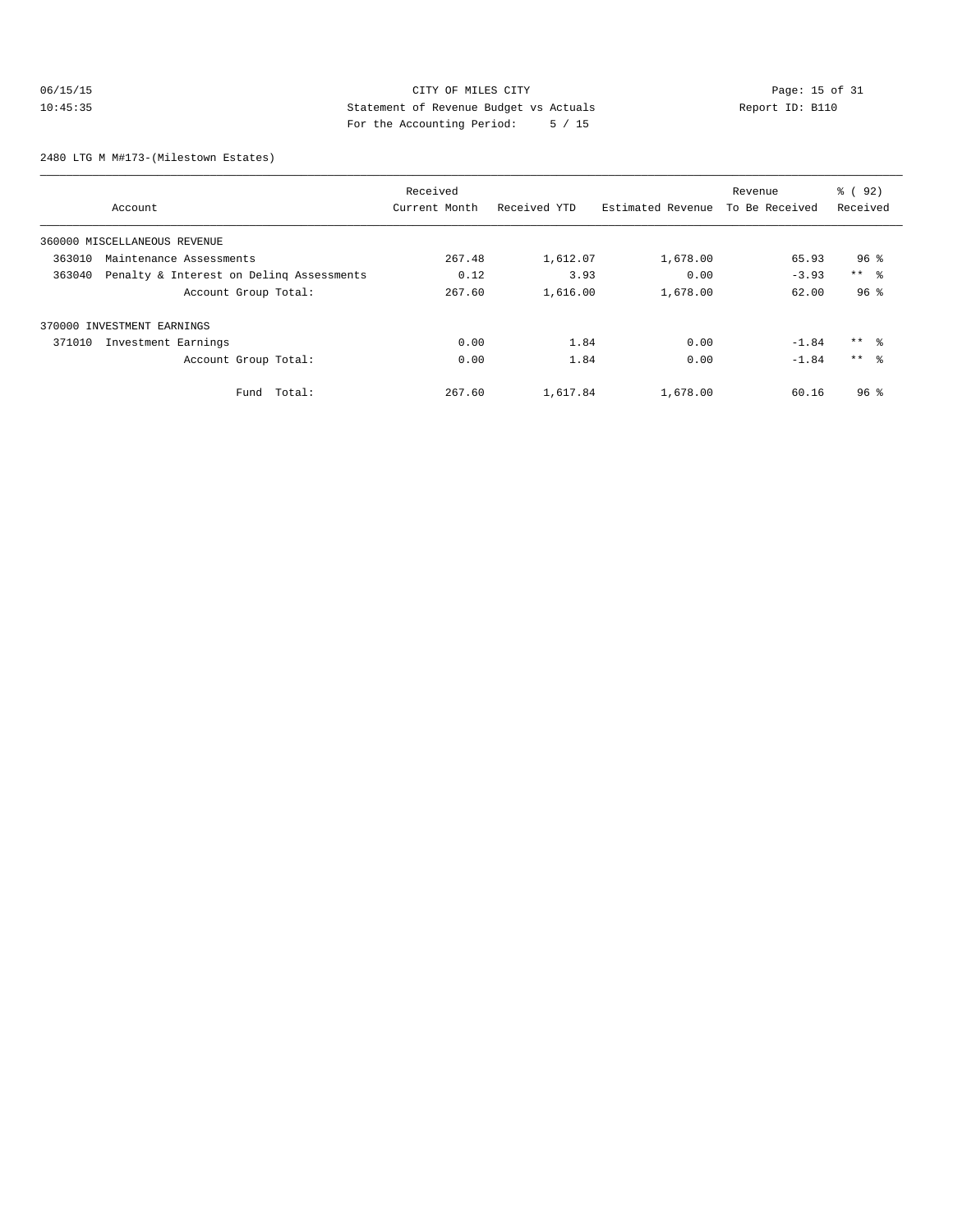# 06/15/15 Page: 16 of 31 10:45:35 Statement of Revenue Budget vs Actuals Report ID: B110 For the Accounting Period: 5 / 15

2510 STR MAINT DIST #204

| Account                                            | Received<br>Current Month | Received YTD | Estimated Revenue | Revenue<br>To Be Received | % ( 92 )<br>Received |
|----------------------------------------------------|---------------------------|--------------|-------------------|---------------------------|----------------------|
| 360000 MISCELLANEOUS REVENUE                       |                           |              |                   |                           |                      |
| 363010<br>Maintenance Assessments                  | 313,089.62                | 943,908.99   | 945, 359.00       | 1,450.01                  | $100*$               |
| 363040<br>Penalty & Interest on Deling Assessments | 159.20                    | 3,542.39     | 1,000.00          | $-2,542.39$               | $354$ $%$            |
| Account Group Total:                               | 313, 248.82               | 947, 451.38  | 946,359.00        | $-1,092.38$               | $100*$               |
| 370000 INVESTMENT EARNINGS                         |                           |              |                   |                           |                      |
| Investment Earnings<br>371010                      | 0.00                      | 569.01       | 400.00            | $-169.01$                 | $142$ %              |
| Account Group Total:                               | 0.00                      | 569.01       | 400.00            | $-169.01$                 | $142$ %              |
| 380000<br>OTHER FINANCING SOURCES                  |                           |              |                   |                           |                      |
| 383000<br>Interfund Operating Transfer             | 0.00                      | 0.00         | 87,274.00         | 87, 274.00                | 0 <sup>8</sup>       |
| Account Group Total:                               | 0.00                      | 0.00         | 87, 274.00        | 87, 274.00                | 0 <sup>8</sup>       |
| Total:<br>Fund                                     | 313, 248.82               | 948,020.39   | 1,034,033.00      | 86,012.61                 | $92$ $%$             |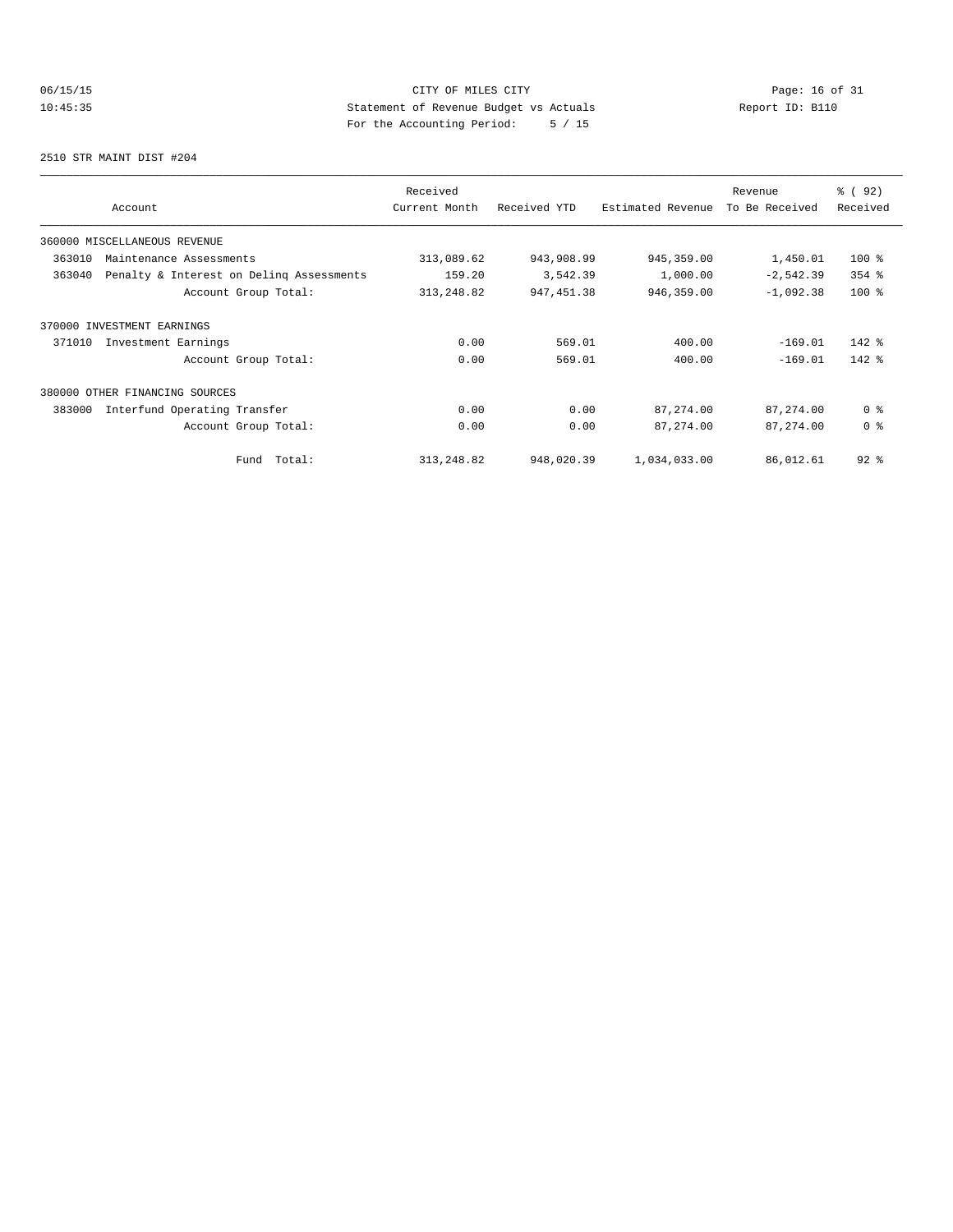# 06/15/15 CITY OF MILES CITY CHE CITY Page: 17 of 31<br>10:45:35 Statement of Revenue Budget vs Actuals Report ID: B110<br>For the Accounting Popied: 5 (15 10:45:35 Statement of Revenue Budget vs Actuals Report ID: B110 For the Accounting Period: 5 / 15

#### 2520 STR MAINT DIST #205

|        |                                          | Received      |              |                   | Revenue        | % (92)           |
|--------|------------------------------------------|---------------|--------------|-------------------|----------------|------------------|
|        | Account                                  | Current Month | Received YTD | Estimated Revenue | To Be Received | Received         |
|        | 330000 INTERGOVERNMENTAL REVENUES        |               |              |                   |                |                  |
| 334001 | CTEP-SRTS- Safe route to school          | 0.00          | 0.00         | 256,053.00        | 256,053.00     | 0 <sup>8</sup>   |
|        | Account Group Total:                     | 0.00          | 0.00         | 256,053.00        | 256,053.00     | 0 <sup>8</sup>   |
|        | 360000 MISCELLANEOUS REVENUE             |               |              |                   |                |                  |
| 363010 | Maintenance Assessments                  | 62,735.26     | 267,828.60   | 247,584.00        | $-20, 244.60$  | 108 <sup>8</sup> |
| 363040 | Penalty & Interest on Deling Assessments | 123.54        | 1,454.92     | 1,000.00          | $-454.92$      | $145$ %          |
|        | Account Group Total:                     | 62,858.80     | 269, 283.52  | 248,584.00        | $-20.699.52$   | 108 <sup>8</sup> |
|        | 370000 INVESTMENT EARNINGS               |               |              |                   |                |                  |
| 371010 | Investment Earnings                      | 0.00          | 378.47       | 400.00            | 21.53          | 95 <sup>8</sup>  |
|        | Account Group Total:                     | 0.00          | 378.47       | 400.00            | 21.53          | 95 <sup>8</sup>  |
|        | 380000 OTHER FINANCING SOURCES           |               |              |                   |                |                  |
| 383000 | Interfund Operating Transfer             | 0.00          | 0.00         | 87, 274, 00       | 87, 274, 00    | 0 <sup>8</sup>   |
|        | Account Group Total:                     | 0.00          | 0.00         | 87, 274.00        | 87,274.00      | 0 <sup>8</sup>   |
|        | Fund Total:                              | 62,858.80     | 269,661.99   | 592,311.00        | 322,649.01     | $46$ %           |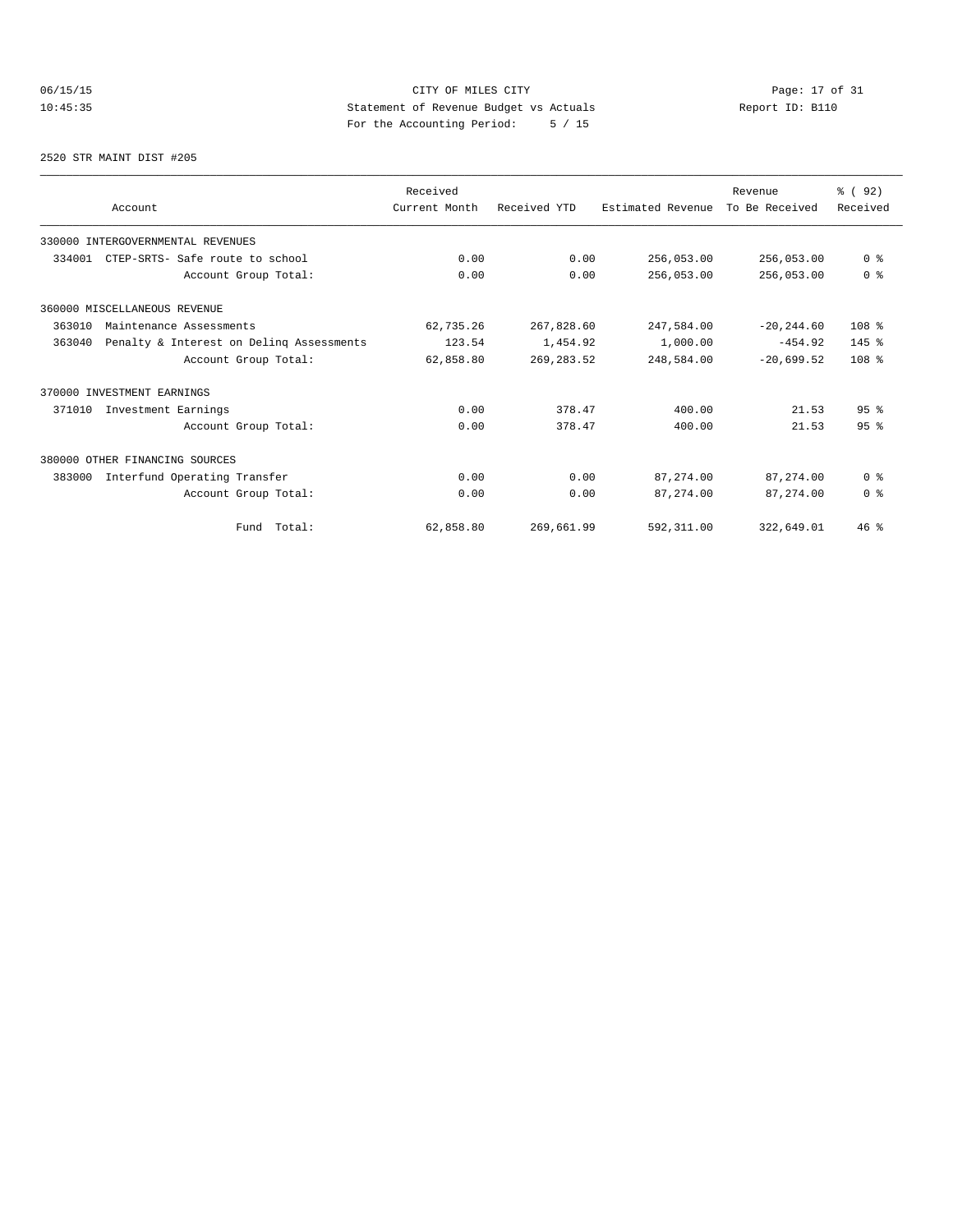# 06/15/15 CITY OF MILES CITY Page: 18 of 31 10:45:35 Statement of Revenue Budget vs Actuals Report ID: B110 For the Accounting Period: 5 / 15

2540 STR MAINT DIST#207-(MILESTOWN ESTATES)

|        |                                          | Received      |              |                   | Revenue        | $\frac{6}{6}$ (92) |
|--------|------------------------------------------|---------------|--------------|-------------------|----------------|--------------------|
|        | Account                                  | Current Month | Received YTD | Estimated Revenue | To Be Received | Received           |
|        | 360000 MISCELLANEOUS REVENUE             |               |              |                   |                |                    |
| 363010 | Maintenance Assessments                  | 646.86        | 4,283.09     | 4,297.00          | 13.91          | $100*$             |
| 363040 | Penalty & Interest on Deling Assessments | 0.29          | 19.11        | 0.00              | $-19.11$       | $***$ $ -$         |
|        | Account Group Total:                     | 647.15        | 4,302.20     | 4,297.00          | $-5.20$        | $100$ %            |
|        | 370000 INVESTMENT EARNINGS               |               |              |                   |                |                    |
| 371010 | Investment Earnings                      | 0.00          | 3.71         | 0.00              | $-3.71$        | $***$ 8            |
|        | Account Group Total:                     | 0.00          | 3.71         | 0.00              | $-3.71$        | $***$ $\approx$    |
|        | Fund Total:                              | 647.15        | 4,305.91     | 4,297.00          | $-8.91$        | $100*$             |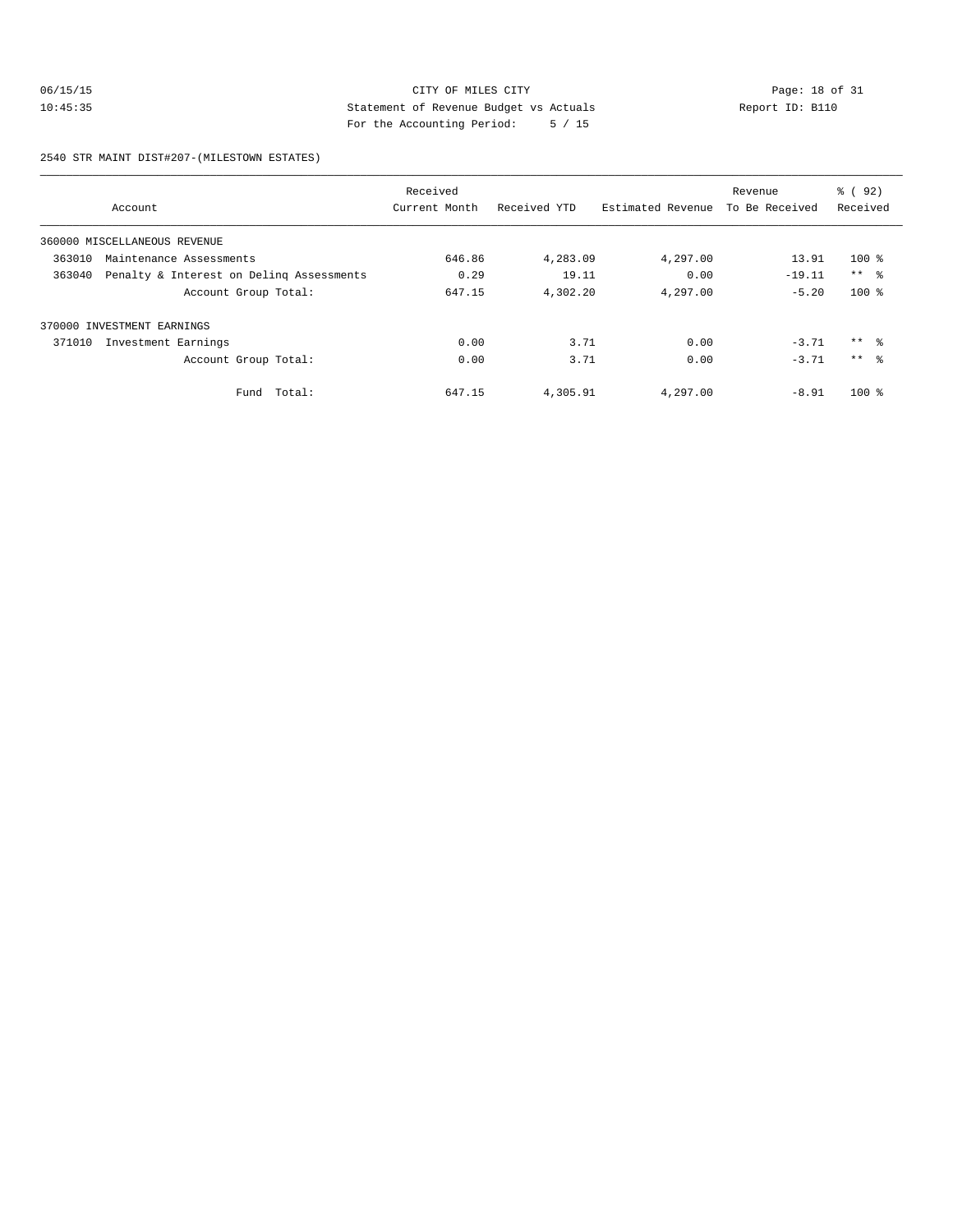# 06/15/15 CITY OF MILES CITY Page: 19 of 31 10:45:35 Statement of Revenue Budget vs Actuals Report ID: B110 For the Accounting Period: 5 / 15

### 2701 Fire Grants

|        | Account                      |                      | Received<br>Current Month | Received YTD | Estimated Revenue | Revenue<br>To Be Received | % ( 92 )<br>Received |  |
|--------|------------------------------|----------------------|---------------------------|--------------|-------------------|---------------------------|----------------------|--|
|        | 360000 MISCELLANEOUS REVENUE |                      |                           |              |                   |                           |                      |  |
| 362020 | MISC REVENUE                 |                      | 0.00                      | 500.00       | 0.00              | $-500.00$                 | $***$ $\frac{6}{5}$  |  |
| 365040 | DONATIONS-FIRE/AMB           |                      | 0.00                      | 200.00       | 0.00              | $-200.00$                 | $***$ 8              |  |
|        |                              | Account Group Total: | 0.00                      | 700.00       | 0.00              | $-700.00$                 | $***$ 8              |  |
|        |                              | Total:<br>Fund       | 0.00                      | 700.00       | 0.00              | $-700.00$                 | $***$ 8              |  |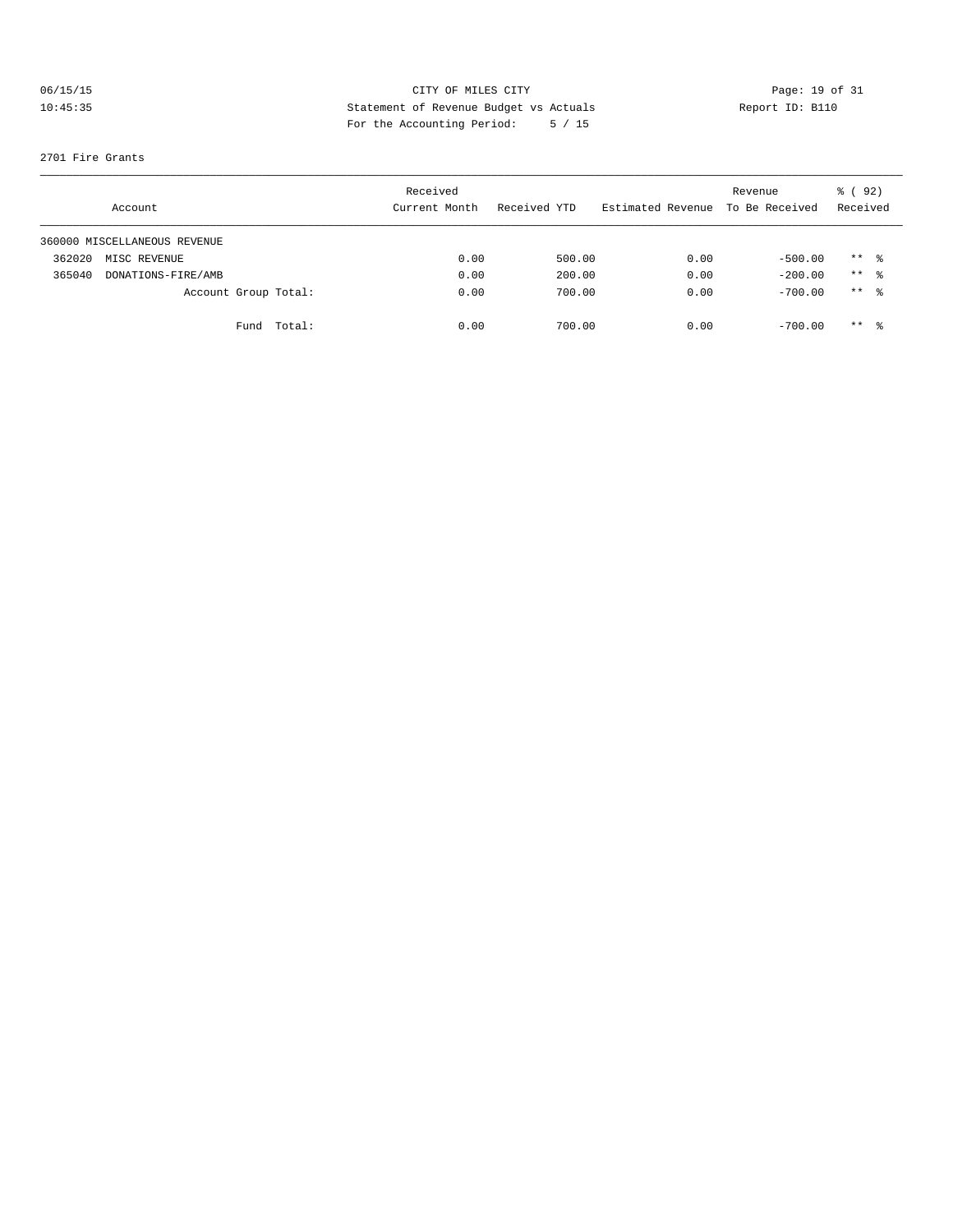# 06/15/15 CITY OF MILES CITY Page: 20 of 31 10:45:35 Statement of Revenue Budget vs Actuals Report ID: B110 For the Accounting Period: 5 / 15

2820 GAS TAX

| Account                              | Received<br>Current Month | Received YTD | Estimated Revenue | Revenue<br>To Be Received | 8 (92)<br>Received |
|--------------------------------------|---------------------------|--------------|-------------------|---------------------------|--------------------|
| 330000 INTERGOVERNMENTAL REVENUES    |                           |              |                   |                           |                    |
| Gasoline Tax Apportionment<br>335040 | 15,056.44                 | 165,620.85   | 180,677.00        | 15,056.15                 | 92 %               |
| Account Group Total:                 | 15,056.44                 | 165,620.85   | 180,677.00        | 15,056.15                 | $92$ $%$           |
| Fund Total:                          | 15,056.44                 | 165,620.85   | 180,677.00        | 15,056.15                 | $92$ %             |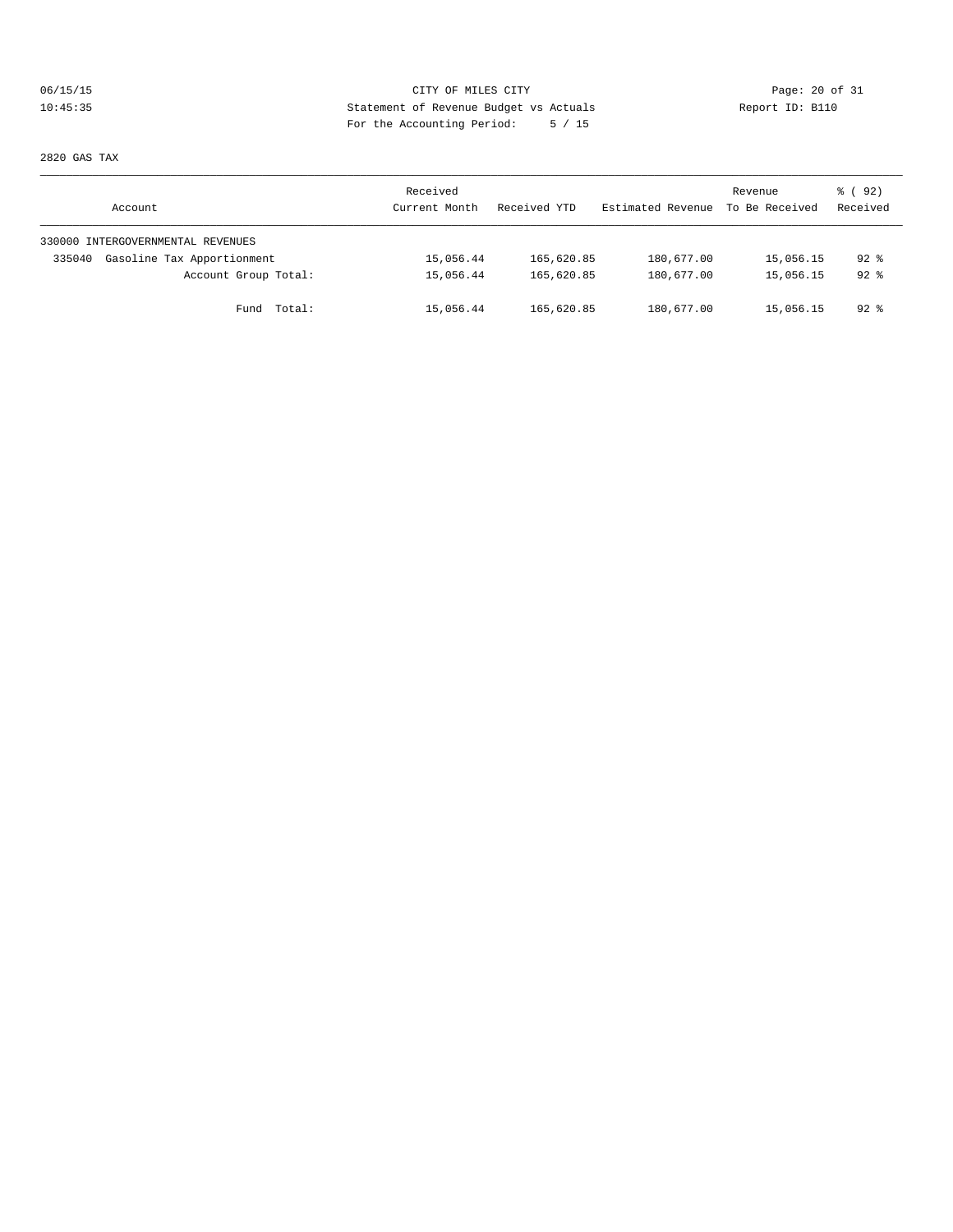# 06/15/15 CITY OF MILES CITY Page: 21 of 31 10:45:35 Statement of Revenue Budget vs Actuals Report ID: B110 For the Accounting Period: 5 / 15

### 2850 911 EMERGENCY

|        |                                   | Received      |              |                   | Revenue        | % ( 92 )        |
|--------|-----------------------------------|---------------|--------------|-------------------|----------------|-----------------|
|        | Account                           | Current Month | Received YTD | Estimated Revenue | To Be Received | Received        |
|        | 330000 INTERGOVERNMENTAL REVENUES |               |              |                   |                |                 |
| 335080 | Basic 911 Funds                   | 16, 171.07    | 63,225.90    | 64,000.00         | 774.10         | 99 <sub>8</sub> |
| 335081 | Enhanced 911 Funds                | 16, 171.07    | 63,225.90    | 64,000.00         | 774.10         | 99 <sup>°</sup> |
| 335082 | 911 - WIRELESS FUNDS              | 19,582.84     | 105,178.50   | 77,000.00         | $-28, 178.50$  | $137$ $%$       |
|        | Account Group Total:              | 51,924.98     | 231,630.30   | 205,000.00        | $-26,630.30$   | $113*$          |
|        | 370000 INVESTMENT EARNINGS        |               |              |                   |                |                 |
| 371010 | Investment Earnings               | 0.00          | 173.30       | 300.00            | 126.70         | 58 <sup>8</sup> |
|        | Account Group Total:              | 0.00          | 173.30       | 300.00            | 126.70         | 58 %            |
|        | Total:<br>Fund                    | 51,924.98     | 231,803.60   | 205,300.00        | $-26.503.60$   | $113*$          |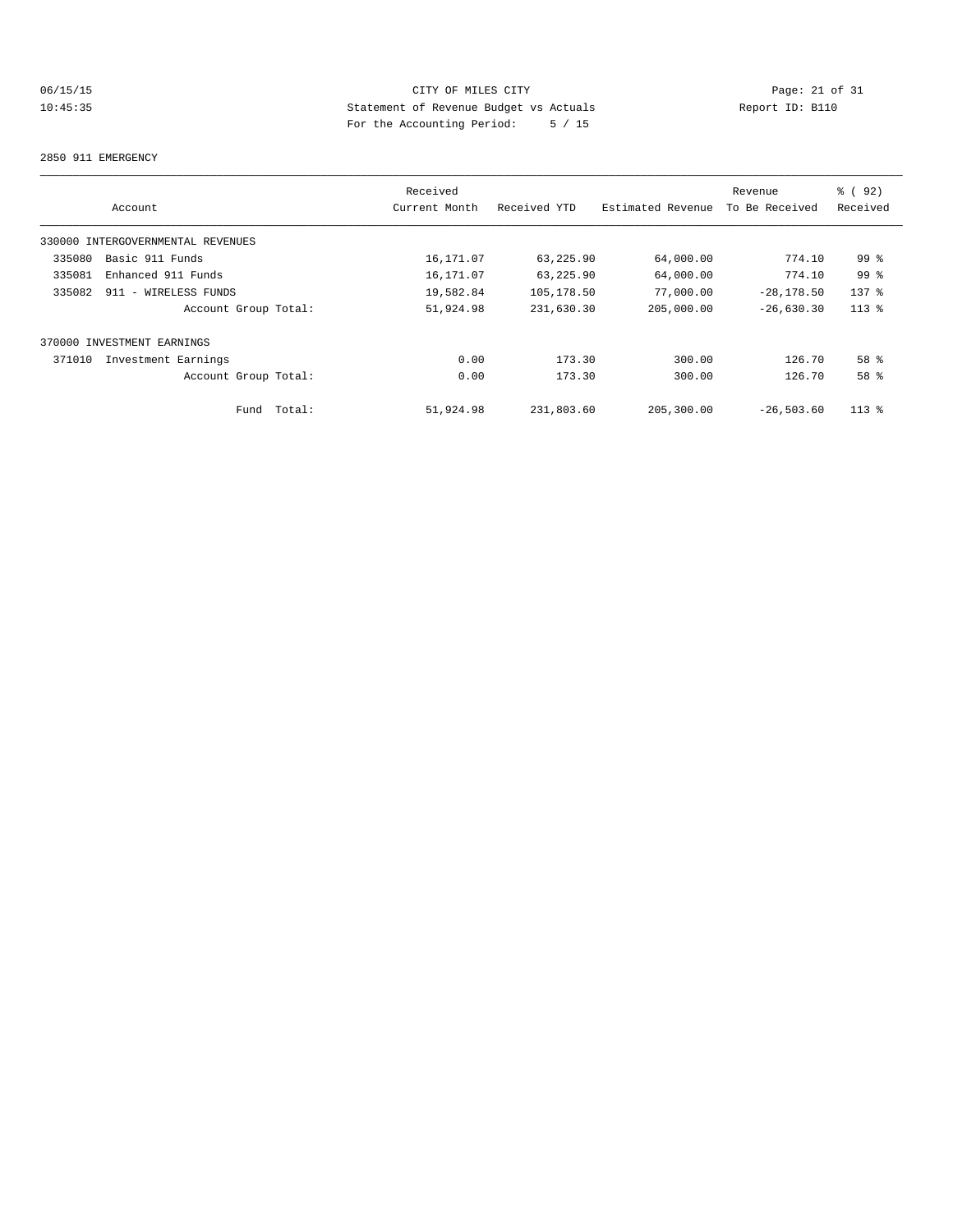# 06/15/15 CITY OF MILES CITY<br>10:45:35 22 of 31<br>For the Accounting Device: The College of Actuals<br>For the Accounting Device: The College of Actuals 10:45:35 Statement of Revenue Budget vs Actuals Report ID: B110 For the Accounting Period: 5 / 15

#### 2880 LIBRARY GRANTS

|        | Account                           | Received<br>Current Month | Received YTD | Estimated Revenue | Revenue<br>To Be Received | 8 (92)<br>Received |
|--------|-----------------------------------|---------------------------|--------------|-------------------|---------------------------|--------------------|
|        | 330000 INTERGOVERNMENTAL REVENUES |                           |              |                   |                           |                    |
| 334100 | Library - State Aid               | 0.00                      | 5,398.69     | 5,398.00          | $-0.69$                   | $100*$             |
| 334105 | Sagebrush Fed/Coal Sev Tax        | 0.00                      | 6, 159.00    | 6,160.00          | 1.00                      | $100*$             |
| 334107 | Humanities Montana Grant          | 0.00                      | 0.00         | 2,000.00          | 2,000.00                  | 0 <sup>8</sup>     |
|        | Account Group Total:              | 0.00                      | 11,557.69    | 13,558.00         | 2,000.31                  | 85 <sup>8</sup>    |
|        | Total:<br>Fund                    | 0.00                      | 11,557.69    | 13,558.00         | 2,000.31                  | 85 <sup>8</sup>    |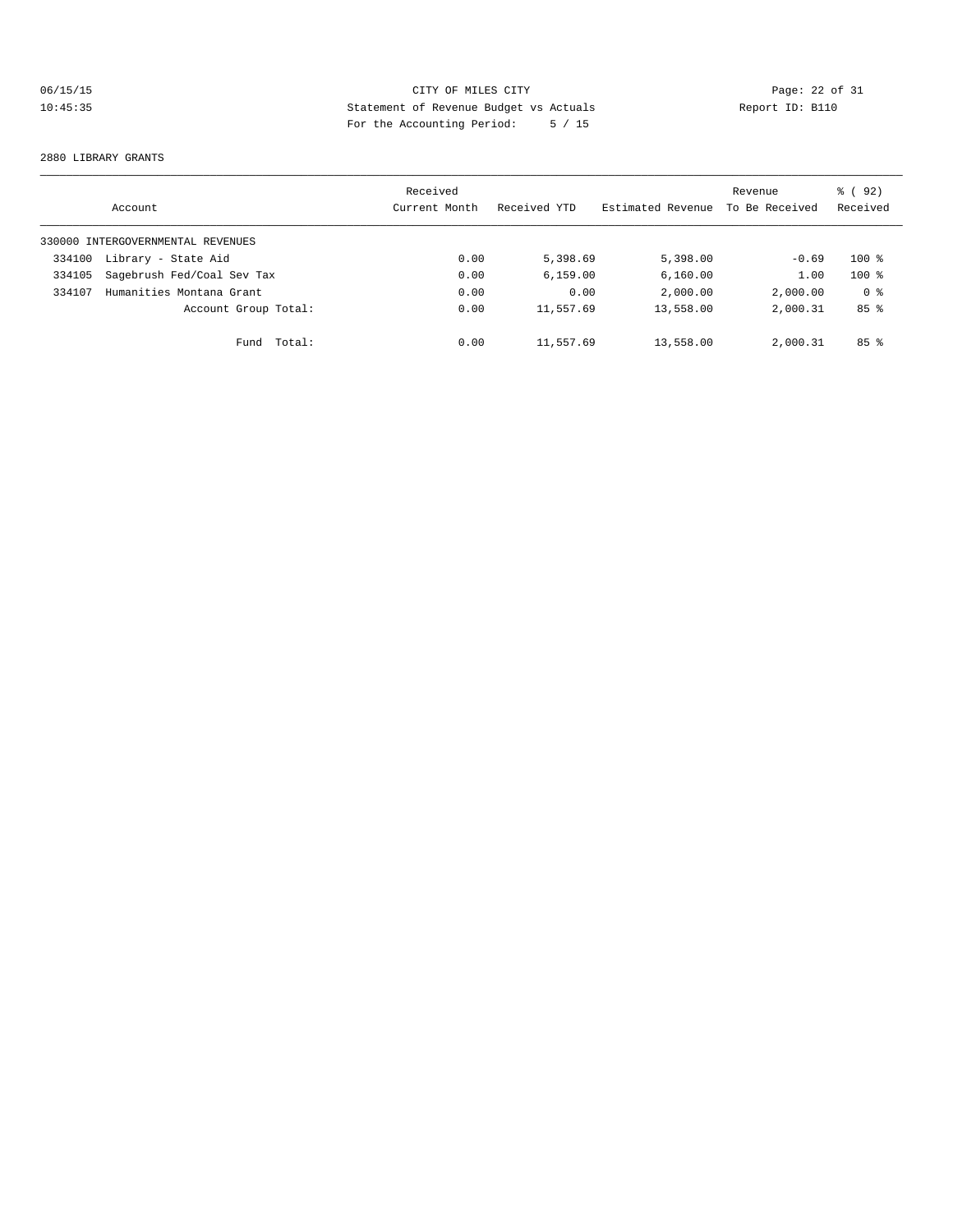# 06/15/15 CITY OF MILES CITY Page: 23 of 31 10:45:35 Statement of Revenue Budget vs Actuals Report ID: B110 For the Accounting Period: 5 / 15

2935 Historic Preservation

|        |                                      | Received      |              |                   | Revenue        | % (92)         |
|--------|--------------------------------------|---------------|--------------|-------------------|----------------|----------------|
|        | Account                              | Current Month | Received YTD | Estimated Revenue | To Be Received | Received       |
|        | 330000 INTERGOVERNMENTAL REVENUES    |               |              |                   |                |                |
| 331171 | HP-CDBG-ED Grant                     | 0.00          | 9,463.75     | 7,500.00          | $-1,963.75$    | $126$ %        |
| 331172 | Montana Main St Grant                | 0.00          | 10,000.00    | 8,216.00          | $-1,784.00$    | $122$ $%$      |
| 334000 | State Grants                         | 0.00          | 5,225.00     | 5,225.00          | 0.00           | $100*$         |
|        | Account Group Total:                 | 0.00          | 24,688.75    | 20,941.00         | $-3,747.75$    | $118*$         |
|        | 340000 Charges for Services          |               |              |                   |                |                |
| 346080 | Preservation Service Fees            | 0.00          | 0.00         | 1,200.00          | 1,200.00       | 0 <sup>8</sup> |
|        | Account Group Total:                 | 0.00          | 0.00         | 1,200.00          | 1,200.00       | 0 <sup>8</sup> |
|        | 360000 MISCELLANEOUS REVENUE         |               |              |                   |                |                |
| 365000 | Contributions and Donations          | $-1,000.00$   | 0.00         | 0.00              | 0.00           | $***$ $ -$     |
| 365070 | Custer Co. Historical Society (CCHS) | 1,000.00      | 1,000.00     | 0.00              | $-1,000.00$    | $***$ $ -$     |
|        | Account Group Total:                 | 0.00          | 1,000.00     | 0.00              | $-1.000.00$    | $***$ $%$      |
|        | 380000 OTHER FINANCING SOURCES       |               |              |                   |                |                |
| 383000 | Interfund Operating Transfer         | 0.00          | 3,457.00     | 3,457.00          | 0.00           | $100*$         |
|        | Account Group Total:                 | 0.00          | 3,457.00     | 3,457.00          | 0.00           | $100*$         |
|        | Fund Total:                          | 0.00          | 29, 145. 75  | 25,598.00         | $-3,547.75$    | $114*$         |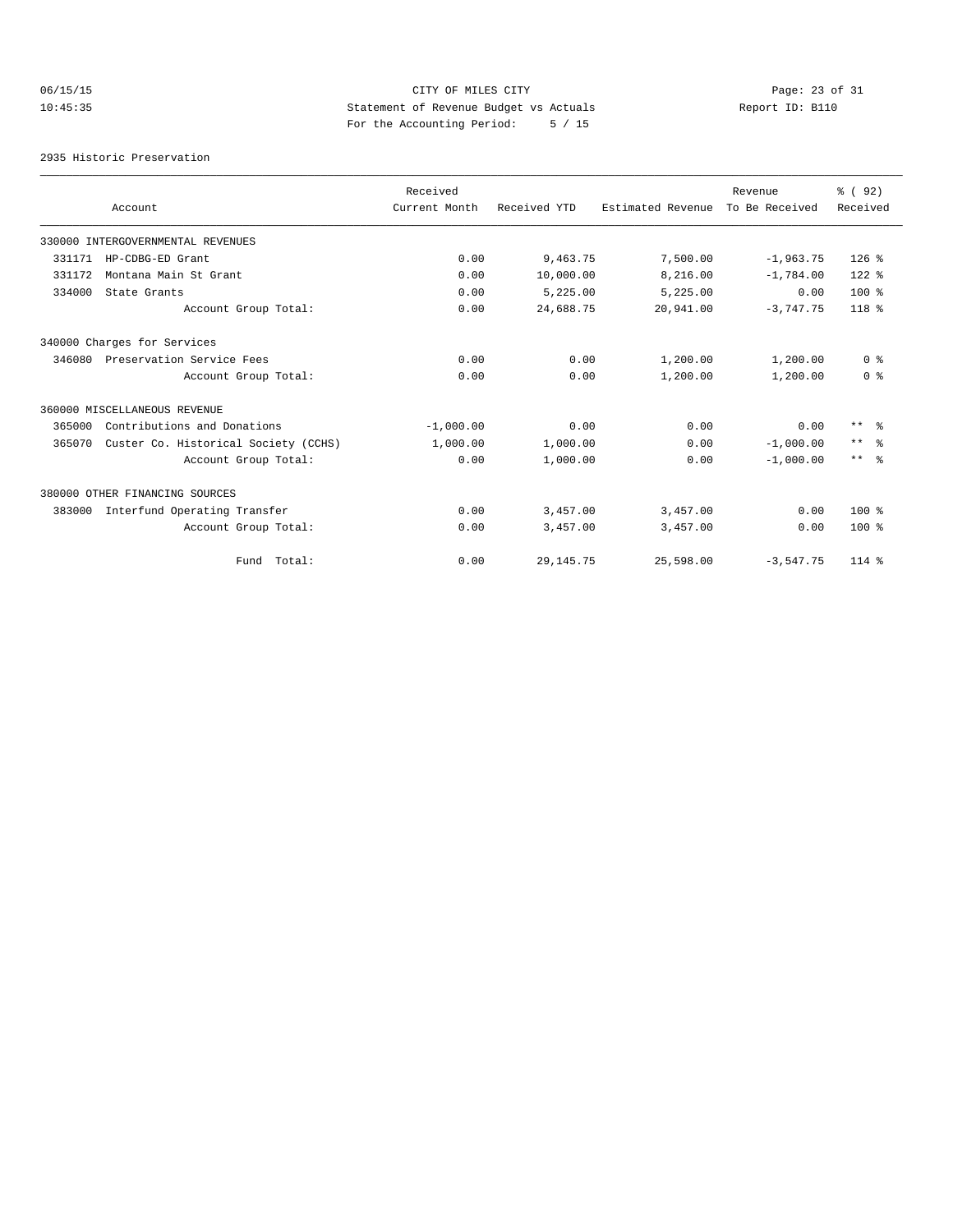# 06/15/15 CITY OF MILES CITY Page: 24 of 31 10:45:35 Statement of Revenue Budget vs Actuals Report ID: B110 For the Accounting Period: 5 / 15

2985 RETIRED SENIOR VOLUNTEER PROG (RSVP)

|        |                                   | Received      |              |                   | Revenue        | % (92)          |
|--------|-----------------------------------|---------------|--------------|-------------------|----------------|-----------------|
|        | Account                           | Current Month | Received YTD | Estimated Revenue | To Be Received | Received        |
|        | 330000 INTERGOVERNMENTAL REVENUES |               |              |                   |                |                 |
| 331165 | RSVP FEDERAL GRANTS-Custer        | 3,735.00      | 46, 243.48   | 60,728.00         | 14,484.52      | 76 %            |
| 331166 | RSVP-Fallon                       | 2,128.89      | 10,588.22    | 23,184.00         | 12,595.78      | 46%             |
|        | Account Group Total:              | 5,863.89      | 56,831.70    | 83,912.00         | 27,080.30      | 68 %            |
|        | 360000 MISCELLANEOUS REVENUE      |               |              |                   |                |                 |
| 362020 | MISC REVENUE                      | 1,000.00      | 15,099.06    | 19,000.00         | 3,900.94       | 79 %            |
| 362021 | Misc. Rev- Fallon                 | 0.00          | 1,455.00     | 2,000.00          | 545.00         | 73 %            |
| 365000 | Contributions and Donations       | 0.00          | 3,738.47     | 0.00              | $-3,738.47$    | $***$ $ -$      |
|        | Account Group Total:              | 1,000.00      | 20, 292.53   | 21,000.00         | 707.47         | 97 <sup>°</sup> |
|        | 370000 INVESTMENT EARNINGS        |               |              |                   |                |                 |
| 371010 | Investment Earnings               | 0.00          | 20.21        | 0.00              | $-20.21$       | $***$ $ -$      |
|        | Account Group Total:              | 0.00          | 20.21        | 0.00              | $-20.21$       | $***$ $\approx$ |
|        | Fund Total:                       | 6,863.89      | 77,144.44    | 104,912.00        | 27,767.56      | 74 %            |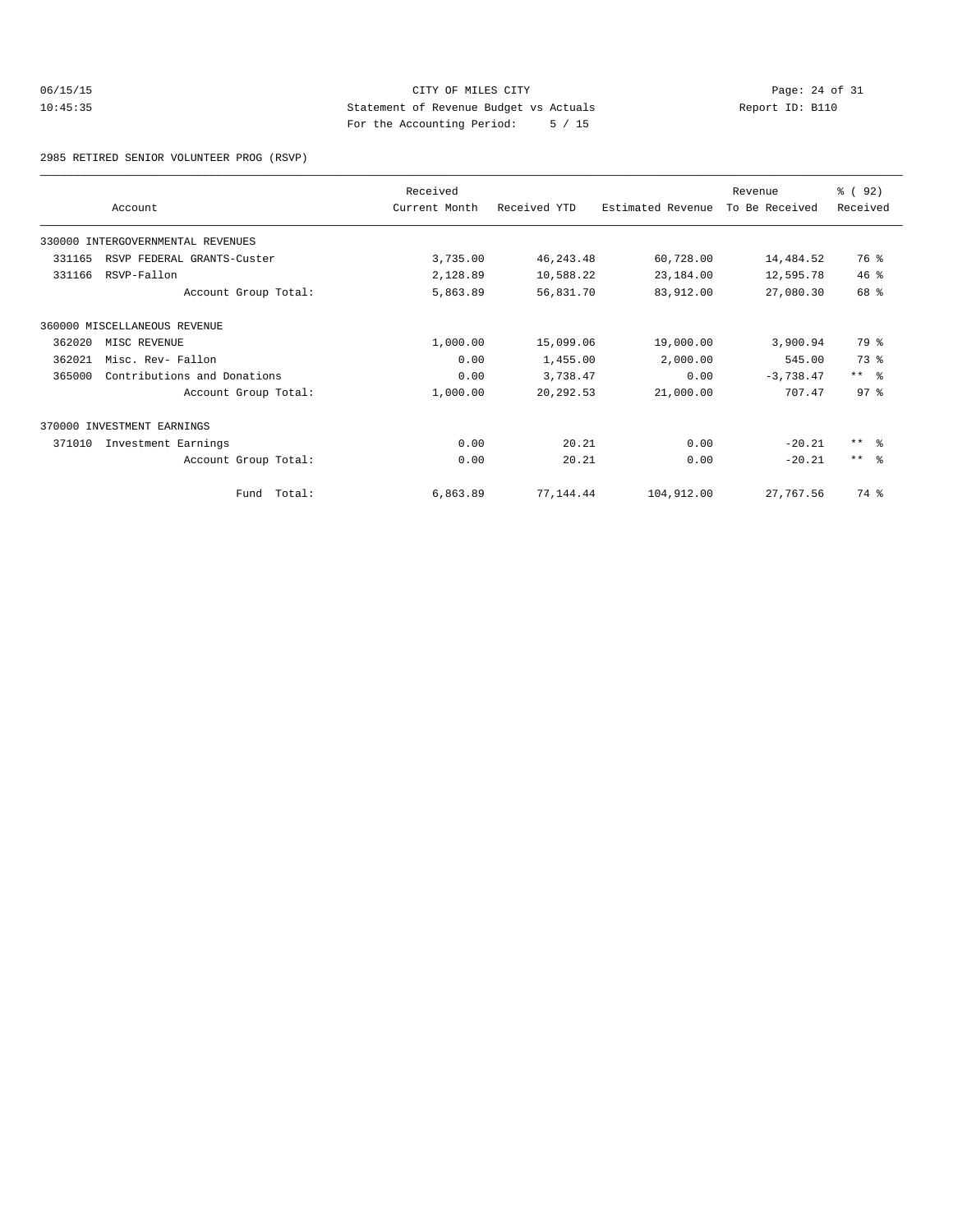# 06/15/15 Page: 25 of 31 10:45:35 Statement of Revenue Budget vs Actuals Report ID: B110 For the Accounting Period: 5 / 15

4000 General Fund Capitol Improvement Fund

| Account                       | Received<br>Current Month | Received YTD | Estimated Revenue To Be Received | Revenue   | % ( 92 )<br>Received |
|-------------------------------|---------------------------|--------------|----------------------------------|-----------|----------------------|
| 370000 INVESTMENT EARNINGS    |                           |              |                                  |           |                      |
| Investment Earnings<br>371010 | 0.00                      | 170.95       | 0.00                             | $-170.95$ | $***$ %              |
| Account Group Total:          | 0.00                      | 170.95       | 0.00                             | $-170.95$ | $***$ %              |
| Fund Total:                   | 0.00                      | 170.95       | 0.00                             | $-170.95$ | $***$ %              |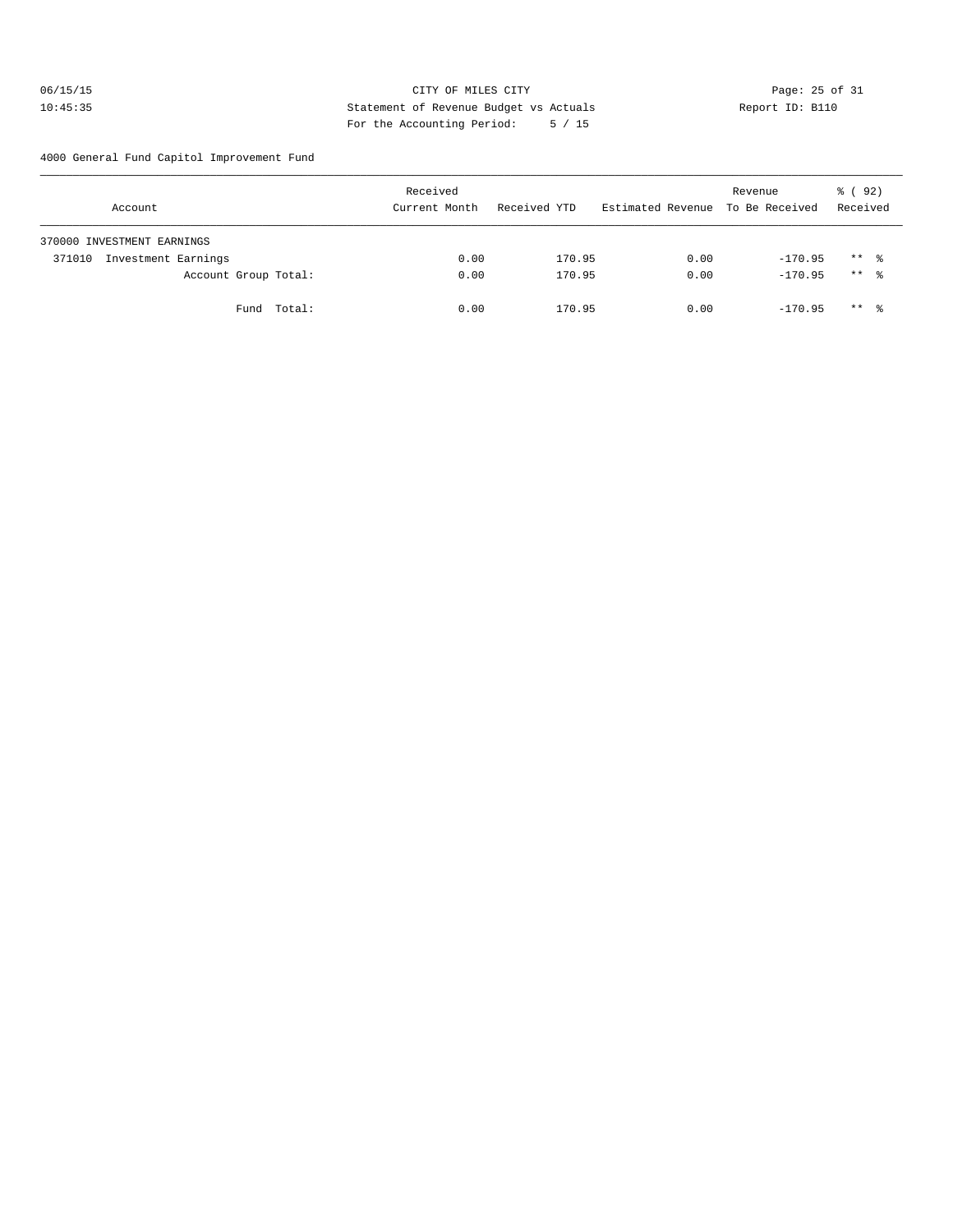# 06/15/15 CITY OF MILES CITY Page: 26 of 31 10:45:35 Statement of Revenue Budget vs Actuals Report ID: B110 For the Accounting Period: 5 / 15

4060 CAPITAL IMPROV-PUBLIC WORKS

|        |                                     | Received      |              |                   | Revenue        | % (92)                  |
|--------|-------------------------------------|---------------|--------------|-------------------|----------------|-------------------------|
|        | Account                             | Current Month | Received YTD | Estimated Revenue | To Be Received | Received                |
|        | 320000 LICENSES AND PERMITS         |               |              |                   |                |                         |
| 323040 | Other Miscellaneous Permits         | 50.00         | 3,947.25     | 3,000.00          | $-947.25$      | $132*$                  |
|        | Account Group Total:                | 50.00         | 3,947.25     | 3,000.00          | $-947.25$      | $132*$                  |
|        | 340000 Charges for Services         |               |              |                   |                |                         |
| 343012 | Street & Roadway Labor/Equip Rental | 0.00          | 166.10       | 0.00              | $-166.10$      | $***$ $\approx$         |
| 343014 | Street Cleaning                     | 0.00          | 0.00         | 8,490.00          | 8,490.00       | 0 <sup>8</sup>          |
| 343016 | Prkg Vio/Off Str-Impnd Fees         | 0.00          | 472.00       | 500.00            | 28.00          | $94$ $%$                |
| 343018 | Sale of Street & Roadway Materials  | 0.00          | 0.00         | 1,000.00          | 1,000.00       | 0 <sup>8</sup>          |
|        | Account Group Total:                | 0.00          | 638.10       | 9,990.00          | 9,351.90       | 6 %                     |
|        | 360000 MISCELLANEOUS REVENUE        |               |              |                   |                |                         |
|        | 367000 Sale of Junk or Salvage      | 0.00          | 163.20       | 0.00              | $-163.20$      | $***$ $=$ $\frac{6}{5}$ |
|        | Account Group Total:                | 0.00          | 163.20       | 0.00              | $-163.20$      | $***$ $\approx$         |
|        | 370000 INVESTMENT EARNINGS          |               |              |                   |                |                         |
|        | 371010 Investment Earnings          | 0.00          | 153.83       | 0.00              | $-153.83$      | $***$ $%$               |
|        | Account Group Total:                | 0.00          | 153.83       | 0.00              | $-153.83$      | $***$ $\approx$         |
|        | 380000 OTHER FINANCING SOURCES      |               |              |                   |                |                         |
| 383000 | Interfund Operating Transfer        | 0.00          | 208,570.00   | 204,000.00        | $-4,570.00$    | $102$ %                 |
|        | Account Group Total:                | 0.00          | 208,570.00   | 204,000.00        | $-4.570.00$    | $102*$                  |
|        | Fund Total:                         | 50.00         | 213, 472.38  | 216,990.00        | 3,517.62       | 98 %                    |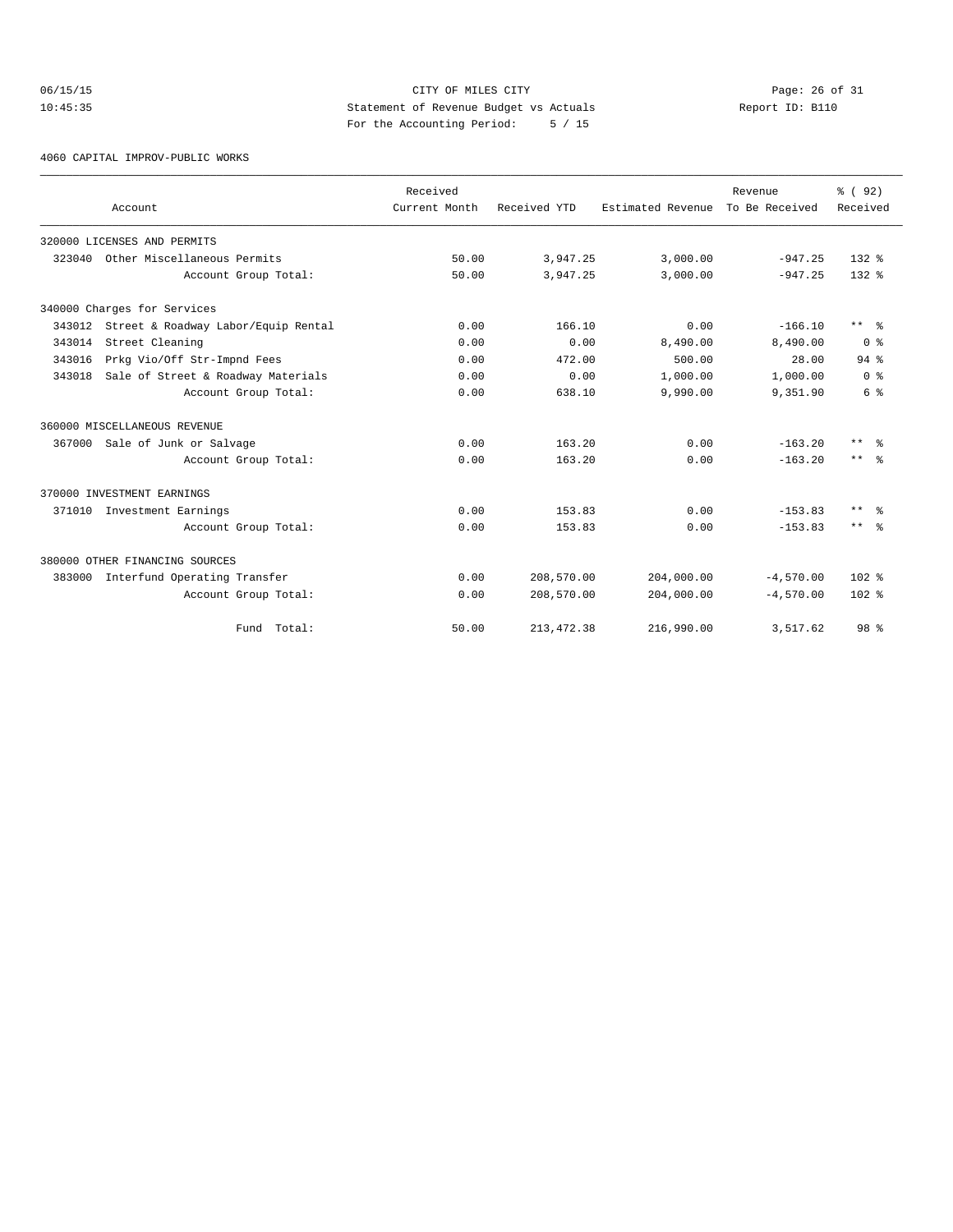# 06/15/15 Page: 27 of 31 10:45:35 Statement of Revenue Budget vs Actuals Report ID: B110 For the Accounting Period: 5 / 15

### 5210 WATER UTILITY

|        | Account                                     | Received<br>Current Month | Received YTD | Estimated Revenue | Revenue<br>To Be Received | % (92)<br>Received   |
|--------|---------------------------------------------|---------------------------|--------------|-------------------|---------------------------|----------------------|
|        | 330000 INTERGOVERNMENTAL REVENUES           |                           |              |                   |                           |                      |
|        | 331041 Economic Development Act-Water Study | 0.00                      | 0.00         | 25,000.00         | 25,000.00                 | 0 <sup>8</sup>       |
|        | Account Group Total:                        | 0.00                      | 0.00         | 25,000.00         | 25,000.00                 | 0 <sup>8</sup>       |
|        | 340000 Charges for Services                 |                           |              |                   |                           |                      |
|        | 343021 Metered Water Sales                  | 191, 471.54               | 1,759,356.95 | 1,950,000.00      | 190,643.05                | $90*$                |
| 343022 | Unmetered Water Sales/Chrgoffs              | 154.34                    | 1,679.34     | 1,800.00          | 120.66                    | 93 <sup>°</sup>      |
| 343023 | Bulk Water Sales                            | 746.57                    | 5,007.31     | 5.000.00          | $-7.31$                   | $100*$               |
| 343024 | Sales of Water Materials & Supplies         | 0.00                      | 20.00        | 0.00              | $-20.00$                  | $***$ $ -$           |
| 343025 | Hookup Fee                                  | 1,200.00                  | 13,620.00    | 12,000.00         | $-1,620.00$               | $114*$               |
| 343026 | Water Install/Tap Chrgs/Labor               | 180.00                    | 5,651.15     | 3,000.00          | $-2,651.15$               | 188 %                |
| 343027 | Chg for Wtr Dept. Serv                      | 785.00                    | 9,445.00     | 500.00            | $-8,945.00$               | $***$ $_{8}$         |
| 343029 | Curb Stop Replacement Fee                   | 3,670.00                  | 39,854.00    | 41,880.00         | 2,026.00                  | 95 <sup>8</sup>      |
| 343039 | Custer Co w/s District (Water Study)        | 0.00                      | 0.00         | 7,500.00          | 7,500.00                  | 0 <sup>8</sup>       |
|        | Account Group Total:                        | 198,207.45                | 1,834,633.75 | 2,021,680.00      | 187,046.25                | 91 <sup>°</sup>      |
|        | 360000 MISCELLANEOUS REVENUE                |                           |              |                   |                           |                      |
| 362020 | MISC REVENUE                                | 0.00                      | 3, 341, 89   | 7,500.00          | 4,158.11                  | 45%                  |
| 362040 | \$2.00 State Assessment Fee                 | 0.00                      | 72.00        | 0.00              | $-72.00$                  | $***$ $ \frac{6}{9}$ |
|        | Account Group Total:                        | 0.00                      | 3,413.89     | 7,500.00          | 4,086.11                  | $46*$                |
|        | 370000 INVESTMENT EARNINGS                  |                           |              |                   |                           |                      |
| 371010 | Investment Earnings                         | 0.00                      | 6,047.65     | 2,000.00          | $-4,047.65$               | $302$ $%$            |
|        | Account Group Total:                        | 0.00                      | 6,047.65     | 2,000.00          | $-4,047.65$               | $302$ $%$            |
|        | Fund Total:                                 | 198,207.45                | 1,844,095.29 | 2,056,180.00      | 212,084.71                | $90*$                |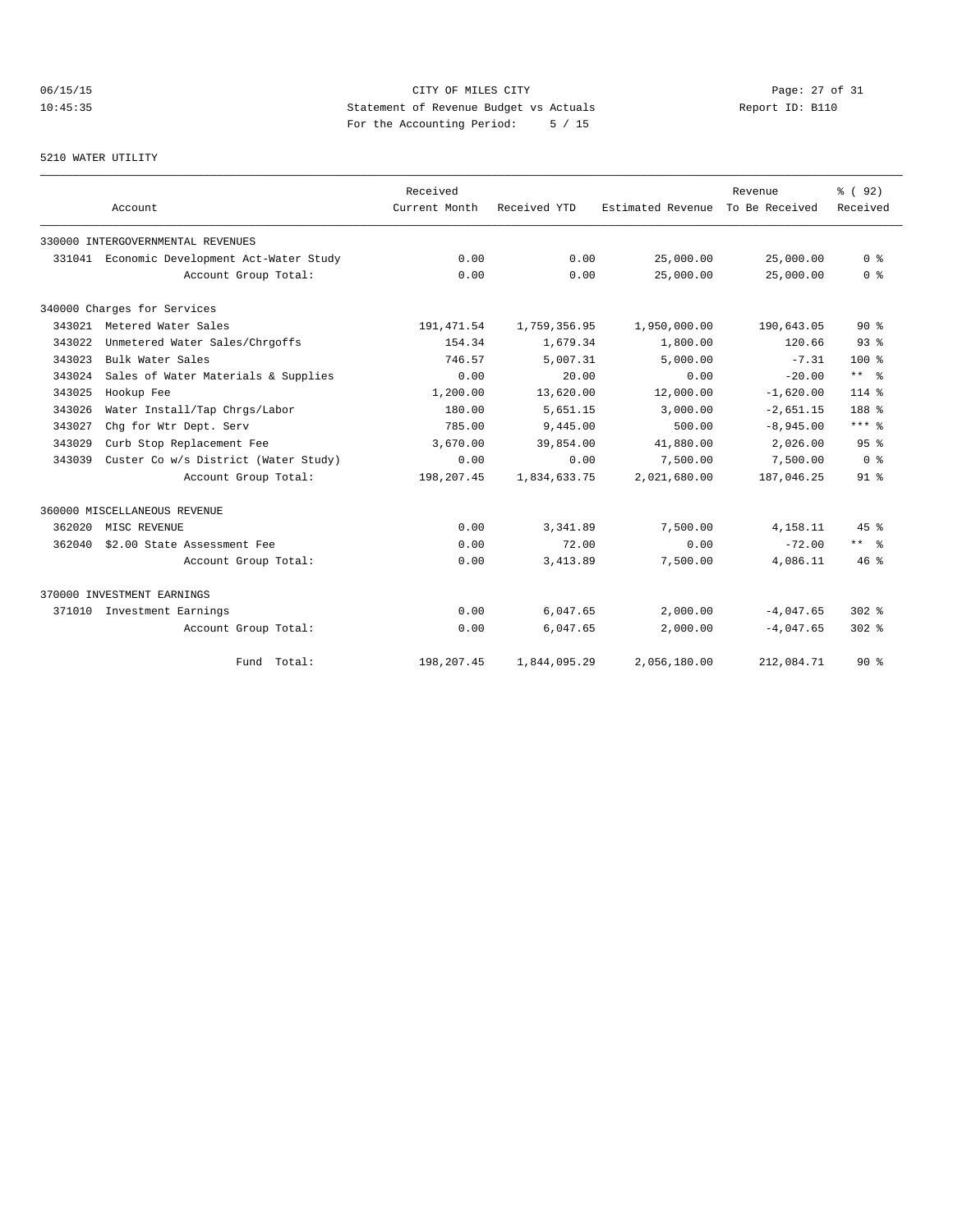# 06/15/15 Page: 28 of 31 10:45:35 Statement of Revenue Budget vs Actuals Report ID: B110 For the Accounting Period: 5 / 15

# 5310 SEWER UTILITY

|        |                                      | Received      |              |                   | Revenue        | % ( 92 )         |
|--------|--------------------------------------|---------------|--------------|-------------------|----------------|------------------|
|        | Account                              | Current Month | Received YTD | Estimated Revenue | To Be Received | Received         |
|        | 330000 INTERGOVERNMENTAL REVENUES    |               |              |                   |                |                  |
| 331041 | Economic Development Act-Water Study | 0.00          | 0.00         | 25,000.00         | 25,000.00      | 0 <sup>8</sup>   |
| 334120 | TSEP Grant                           | 0.00          | 0.00         | 500,000.00        | 500,000.00     | 0 %              |
| 334121 | DNRC GRANTS                          | 0.00          | 0.00         | 100,000.00        | 100,000.00     | 0 <sup>8</sup>   |
| 334122 | Renewable Resource Grant             | 0.00          | 0.00         | 100,000.00        | 100,000.00     | 0 <sub>8</sub>   |
|        | Account Group Total:                 | 0.00          | 0.00         | 725,000.00        | 725,000.00     | 0 <sup>8</sup>   |
|        | 340000 Charges for Services          |               |              |                   |                |                  |
| 341075 | Serv/Cnty-Interlocal Agmt            | 0.00          | 765.00       | 1,530.00          | 765.00         | 50%              |
| 343031 | Sewer Service Charges                | 91,645.69     | 1,001,932.59 | 1,086,644.00      | 84,711.41      | $92$ $%$         |
| 343032 | Sewer Installation Charges/Chrgoffs  | 154.34        | 1,653.82     | 1,200.00          | $-453.82$      | $138*$           |
| 343033 | Hookup Fee                           | 600.00        | 6,270.00     | 6,000.00          | $-270.00$      | 105 <sub>8</sub> |
| 343034 | Treatment Facilities Fees            | 0.00          | 1,880.00     | 3,000.00          | 1,120.00       | 63%              |
| 343036 | Miscellaneous Sewer Revenue (Labor)  | 0.00          | 6,026.35     | 1,000.00          | $-5,026.35$    | $603$ %          |
| 343037 | Baker Road Etc.                      | 691.12        | 8,117.78     | 8,200.00          | 82.22          | 99 %             |
| 343038 | RURAL SWR DIST #1                    | 0.00          | 11,500.00    | 23,000.00         | 11,500.00      | 50%              |
| 343039 | Custer Co w/s District (Water Study) | 0.00          | 0.00         | 7,500.00          | 7,500.00       | 0 <sup>8</sup>   |
|        | Account Group Total:                 | 93,091.15     | 1,038,145.54 | 1,138,074.00      | 99,928.46      | $91$ $8$         |
|        | 360000 MISCELLANEOUS REVENUE         |               |              |                   |                |                  |
| 361010 | Land Rental                          | 0.00          | 2,575.90     | 2,576.00          | 0.10           | $100*$           |
| 362020 | MISC REVENUE                         | 0.00          | 76.68        | 7,500.00          | 7,423.32       | 1 <sup>8</sup>   |
|        | Account Group Total:                 | 0.00          | 2,652.58     | 10,076.00         | 7,423.42       | 26%              |
|        | 370000 INVESTMENT EARNINGS           |               |              |                   |                |                  |
|        | 371010 Investment Earnings           | 0.00          | 1,337.19     | 1,000.00          | $-337.19$      | $134*$           |
|        | Account Group Total:                 | 0.00          | 1,337.19     | 1,000.00          | $-337.19$      | $134*$           |
|        | 380000 OTHER FINANCING SOURCES       |               |              |                   |                |                  |
| 381070 | Proceeds from Notes/Loans/Intercap   | 0.00          | 0.00         | 6,000,000.00      | 6,000,000.00   | 0 %              |
|        | Account Group Total:                 | 0.00          | 0.00         | 6,000,000.00      | 6,000,000.00   | 0 %              |
|        | Fund Total:                          | 93,091.15     | 1,042,135.31 | 7,874,150.00      | 6,832,014.69   | $13*$            |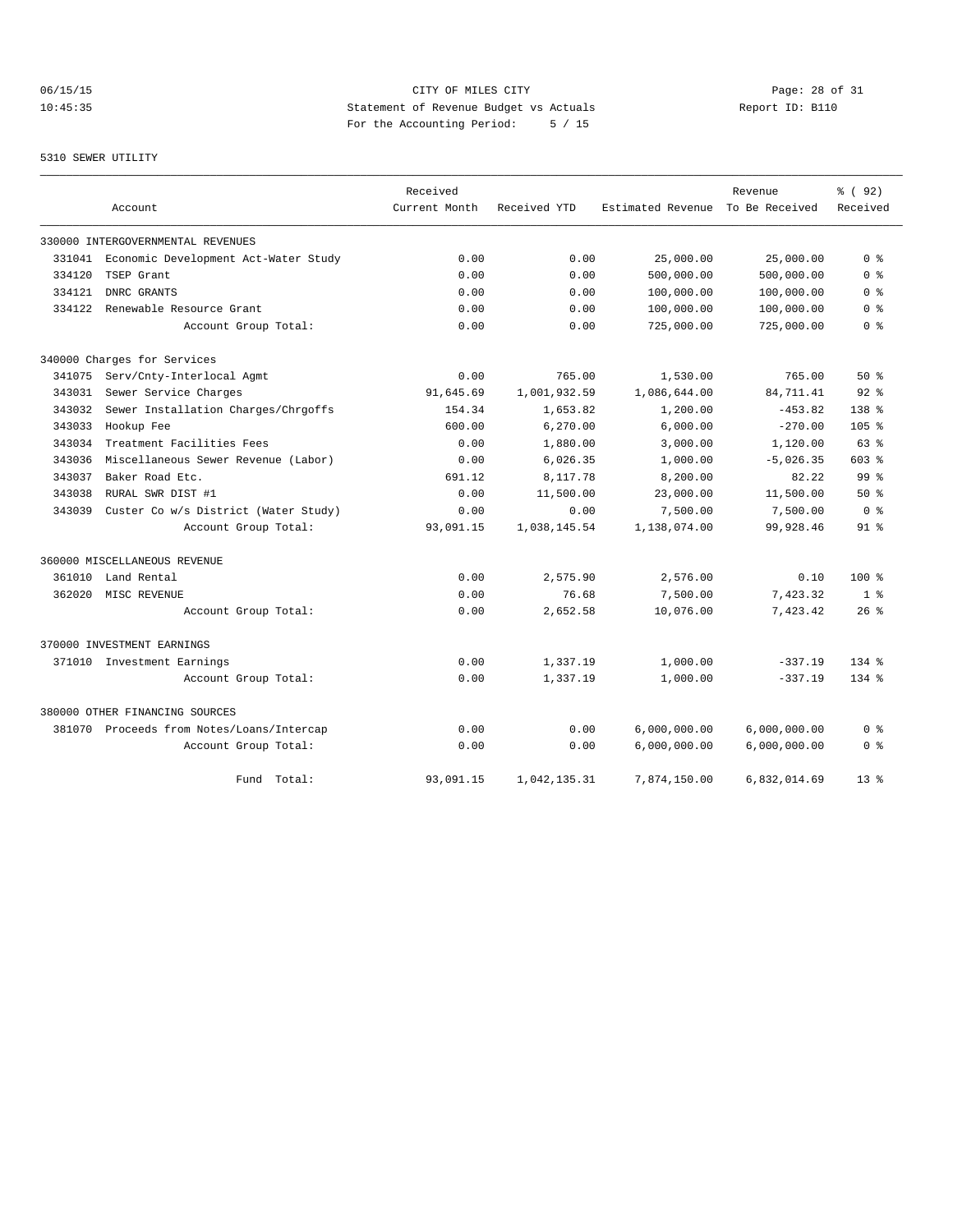# 06/15/15 CITY OF MILES CITY Page: 29 of 31 10:45:35 Statement of Revenue Budget vs Actuals Report ID: B110 For the Accounting Period: 5 / 15

#### 5510 AMBULANCE FUND

|              |                                        | Received      |              |                   | Revenue        | % (92)           |
|--------------|----------------------------------------|---------------|--------------|-------------------|----------------|------------------|
|              | Account                                | Current Month | Received YTD | Estimated Revenue | To Be Received | Received         |
| 310000 TAXES |                                        |               |              |                   |                |                  |
| 311010       | Real Property Taxes                    | 2,458.01      | 6,747.86     | 6,500.00          | $-247.86$      | $104$ %          |
| 311020       | Personal Property Taxes                | 7.48          | 27.87        | 650.00            | 622.13         | $4 \text{ }$     |
| 312000       | Penalty & Interest on Delinquent Taxes | 1.01          | 17.51        | 30.00             | 12.49          | 58 %             |
|              | Account Group Total:                   | 2,466.50      | 6,793.24     | 7,180.00          | 386.76         | 95 <sup>8</sup>  |
|              | 340000 Charges for Services            |               |              |                   |                |                  |
| 341075       | Serv/Cnty-Interlocal Agmt              | 0.00          | 18,550.00    | 27,000.00         | 8,450.00       | 69 %             |
| 342026       | Ambulance Charges                      | 79,214.59     | 843, 228.44  | 784,636.00        | $-58, 592, 44$ | 107 <sub>8</sub> |
| 342027       | Ambulance Standby                      | 0.00          | 4,730.00     | 5,000.00          | 270.00         | 95%              |
|              | Account Group Total:                   | 79, 214.59    | 866,508.44   | 816,636.00        | $-49.872.44$   | $106$ %          |
|              | 360000 MISCELLANEOUS REVENUE           |               |              |                   |                |                  |
| 362020       | MISC REVENUE                           | 0.00          | 25, 151.75   | 24,712.70         | $-439.05$      | $102$ %          |
| 366010       | Misc- From Charge off Accts            | 217.46        | 8,949.04     | 500.00            | $-8, 449.04$   | $***$ $%$        |
|              | Account Group Total:                   | 217.46        | 34,100.79    | 25, 212.70        | $-8,888.09$    | $135$ $%$        |
|              | Fund Total:                            | 81,898.55     | 907, 402.47  | 849,028.70        | $-58, 373, 77$ | 107 %            |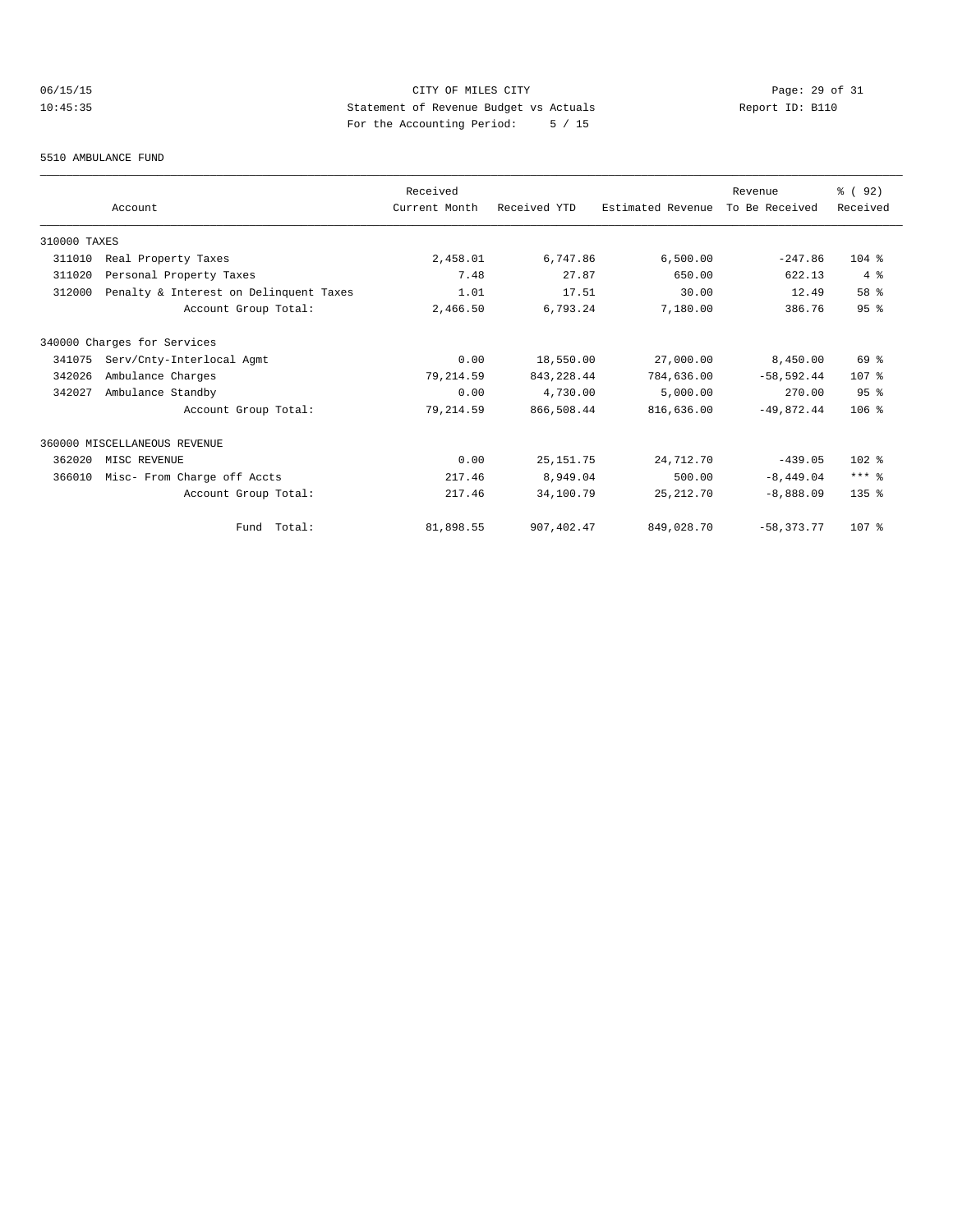# 06/15/15 Page: 30 of 31 10:45:35 Statement of Revenue Budget vs Actuals Report ID: B110 For the Accounting Period: 5 / 15

### 5610 AIRPORT OPERATING

|              |                                        | Received      |              |                   | Revenue        | % ( 92)         |
|--------------|----------------------------------------|---------------|--------------|-------------------|----------------|-----------------|
|              | Account                                | Current Month | Received YTD | Estimated Revenue | To Be Received | Received        |
| 310000 TAXES |                                        |               |              |                   |                |                 |
| 311010       | Real Property Taxes                    | 3,687.02      | 10,121.79    | 9,000.00          | $-1, 121.79$   | $112*$          |
| 311020       | Personal Property Taxes                | 11.21         | 41.79        | 1,400.00          | 1,358.21       | 3 <sup>8</sup>  |
| 312000       | Penalty & Interest on Delinquent Taxes | 1.52          | 26.28        | 50.00             | 23.72          | $53$ $%$        |
|              | Account Group Total:                   | 3,699.75      | 10,189.86    | 10,450.00         | 260.14         | 98 <sup>8</sup> |
|              | 330000 INTERGOVERNMENTAL REVENUES      |               |              |                   |                |                 |
| 331129       | Federal Aeronautics Admin Grant        | 0.00          | 124,163.00   | 0.00              | $-124, 163.00$ | $***$<br>- 옹    |
|              | Account Group Total:                   | 0.00          | 124,163.00   | 0.00              | $-124, 163.00$ | $***$ 8         |
|              | 340000 Charges for Services            |               |              |                   |                |                 |
| 341075       | Serv/Cnty-Interlocal Agmt              | 0.00          | 12,426.00    | 22,000.00         | 9,574.00       | 56%             |
| 343061       | Landing Fees                           | 0.00          | 1,316.66     | 2,500.00          | 1,183.34       | 53%             |
| 343062       | Aviation Fuel                          | 22,691.00     | 332,825.63   | 530,000.00        | 197, 174.37    | 63%             |
| 343064       | Hangar Rent                            | 3,994.73      | 45,706.32    | 41,300.00         | $-4,406.32$    | $111*$          |
| 343065       | Building Rentals                       | 1,043.59      | 15, 182. 75  | 34,000.00         | 18,817.25      | 45%             |
| 343067       | Other - Miscellaneous                  | 0.00          | 0.00         | 5,000.00          | 5,000.00       | 0 <sup>8</sup>  |
|              | Account Group Total:                   | 27,729.32     | 407, 457.36  | 634,800.00        | 227, 342.64    | 64 %            |
|              | 360000 MISCELLANEOUS REVENUE           |               |              |                   |                |                 |
| 361010       | Land Rental                            | 1,527.43      | 19,225.93    | 19,000.00         | $-225.93$      | $101$ %         |
| 362020       | MISC REVENUE                           | 10.00         | 4,925.29     | 11,000.00         | 6,074.71       | $45$ $%$        |
|              | Account Group Total:                   | 1,537.43      | 24, 151. 22  | 30,000.00         | 5,848.78       | $81*$           |
|              | 370000 INVESTMENT EARNINGS             |               |              |                   |                |                 |
| 371010       | Investment Earnings                    | 0.00          | 39.78        | 200.00            | 160.22         | $20*$           |
|              | Account Group Total:                   | 0.00          | 39.78        | 200.00            | 160.22         | $20*$           |
|              | Fund Total:                            | 32,966.50     | 566,001.22   | 675,450.00        | 109,448.78     | 84 %            |